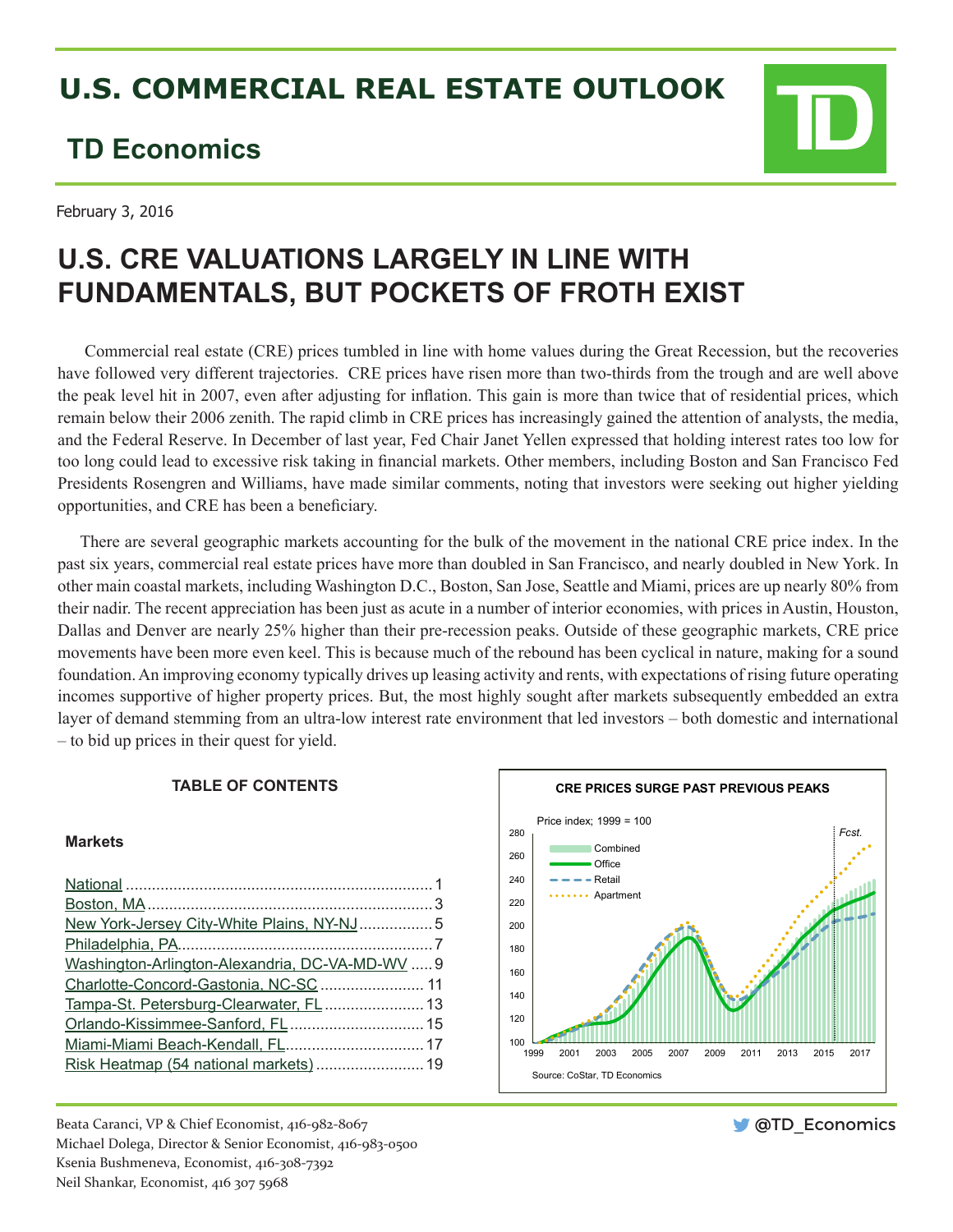At this point, capitalization (cap) rates across these major U.S. markets are either below, or are flirting with, all-time lows. While this is not a concern in and of itself, the cap rates are also very low relative to the long-term risk free rate – the yield on the 10-year Treasury bond. This is particularly the case in the office segment across the key gateway markets of San Francisco, Boston, New York, and Washington. It also appears to be the case within the New York multifamily segment, as well as retail segments in New York, Seattle, and Dallas. A comprehensive comparison of this risk metric can be found in a heatmap on page 19.

The very low premia that investors demand across these market segments indicates only a thin cushion is available should an unanticipated downside event occur. And, while risks are always present, we feel that the CRE market is exposed to two in particular. The first is related to the supply pipeline, with a number of markets experiencing a building boom, especially for multifamily properties. Overbuilding could give rise to higher vacancies and lead to more subdued rent growth after years of blockbuster gains. The second risk encompasses a potential demand shock. While we expect the U.S. economy to continue to grow at a moderate clip, some regions face different realities. The Washington D.C. office segment is currently dealing with falling demand related to past cuts to federal government spending. More recently, the oil price slump has also exacerbated market conditions in oil-producing regions by a manifestation of dramatically weaker demand for commercial real estate relative to when projects were put in place two or three years ago. Lastly, demand for retail space could surprise to the downside should e-commerce sales continue to surge or the high U.S. dollar hit sales across tourist-dependent markets. In addition to these risks, there's also the reality that the Federal Reserve has clearly indicated an intention to raise interest rates. While the process is expected to be gradual, these moves will likely pressure longer term yields higher, automatically eroding capitalization rate spreads over the coming years. The degree to which this occurs could be exacerbated should either of the other risks above materialize, or if yields adjust in a fashion that's more abrupt than expected.

Just like the housing market, the economic fundamentals underlying the CRE market vary from region to region. The forthcoming pages offer a deeper dive into eight major markets across the East Coast.

| <b>Forecast</b><br><b>History</b><br><b>Current</b><br><b>Metric</b><br><b>Segment</b><br>1991-2015 Avg.<br>2017 Avg.<br>2015Q4<br>2016 Avg.<br>Office<br>11.1<br>10.8<br>10.3<br>10.6<br>Retail<br>5.8<br>5.7<br>5.6<br>7.0<br>Vacancy rate (%)<br>5.5<br>3.9<br>4.1<br>4.5<br>Apartment<br>Combined<br>7.7<br>6.6<br>6.6<br>6.6<br>Office<br>3.4<br>3.4<br>4.0<br>4.4<br>2.8<br>3.3<br>Retail<br>2.3<br>2.4<br>Rent growth<br>$(y/y \% chng.)$<br>4.3<br>6.0<br>3.9<br>3.2<br>Apartment<br>$\overline{3.7}$<br>3.5<br>3.3<br>Combined<br>4.6<br>Office<br>3.8<br>6.7<br>5.6<br>2.9<br>2.2<br>Price growth<br>Retail<br>5.5<br>5.5<br>1.4<br>$(y/y \% chng.)$<br>7.6<br>6.6<br>5.8<br>7.0<br>Apartment<br>6.7<br>3.8<br>6.2<br><b>Combined</b><br>4.6<br>Office<br>3.2<br>3.1<br>3.4<br>4.4<br>Retail<br>3.6<br>3.6<br>3.4<br>3.2<br>Cap rate spread*<br>(percentage points)<br>2.9<br>2.7<br>2.2<br>Apartment<br>2.5<br>Combined<br>3.6<br>3.2<br>3.0<br>2.8<br>* Capitalization rate minus the 10-year U.S. Treasury yield.<br>Note: National figures are comprised of 54 main metropolitan markets. | <b>U.S. COMMERCIAL REAL ESTATE FORECAST</b> |  |  |  |  |  |
|---------------------------------------------------------------------------------------------------------------------------------------------------------------------------------------------------------------------------------------------------------------------------------------------------------------------------------------------------------------------------------------------------------------------------------------------------------------------------------------------------------------------------------------------------------------------------------------------------------------------------------------------------------------------------------------------------------------------------------------------------------------------------------------------------------------------------------------------------------------------------------------------------------------------------------------------------------------------------------------------------------------------------------------------------------------------------------------------------------|---------------------------------------------|--|--|--|--|--|
|                                                                                                                                                                                                                                                                                                                                                                                                                                                                                                                                                                                                                                                                                                                                                                                                                                                                                                                                                                                                                                                                                                         |                                             |  |  |  |  |  |
|                                                                                                                                                                                                                                                                                                                                                                                                                                                                                                                                                                                                                                                                                                                                                                                                                                                                                                                                                                                                                                                                                                         |                                             |  |  |  |  |  |
|                                                                                                                                                                                                                                                                                                                                                                                                                                                                                                                                                                                                                                                                                                                                                                                                                                                                                                                                                                                                                                                                                                         |                                             |  |  |  |  |  |
|                                                                                                                                                                                                                                                                                                                                                                                                                                                                                                                                                                                                                                                                                                                                                                                                                                                                                                                                                                                                                                                                                                         |                                             |  |  |  |  |  |
|                                                                                                                                                                                                                                                                                                                                                                                                                                                                                                                                                                                                                                                                                                                                                                                                                                                                                                                                                                                                                                                                                                         |                                             |  |  |  |  |  |
|                                                                                                                                                                                                                                                                                                                                                                                                                                                                                                                                                                                                                                                                                                                                                                                                                                                                                                                                                                                                                                                                                                         |                                             |  |  |  |  |  |
|                                                                                                                                                                                                                                                                                                                                                                                                                                                                                                                                                                                                                                                                                                                                                                                                                                                                                                                                                                                                                                                                                                         |                                             |  |  |  |  |  |
|                                                                                                                                                                                                                                                                                                                                                                                                                                                                                                                                                                                                                                                                                                                                                                                                                                                                                                                                                                                                                                                                                                         |                                             |  |  |  |  |  |
|                                                                                                                                                                                                                                                                                                                                                                                                                                                                                                                                                                                                                                                                                                                                                                                                                                                                                                                                                                                                                                                                                                         |                                             |  |  |  |  |  |
|                                                                                                                                                                                                                                                                                                                                                                                                                                                                                                                                                                                                                                                                                                                                                                                                                                                                                                                                                                                                                                                                                                         |                                             |  |  |  |  |  |
|                                                                                                                                                                                                                                                                                                                                                                                                                                                                                                                                                                                                                                                                                                                                                                                                                                                                                                                                                                                                                                                                                                         |                                             |  |  |  |  |  |
|                                                                                                                                                                                                                                                                                                                                                                                                                                                                                                                                                                                                                                                                                                                                                                                                                                                                                                                                                                                                                                                                                                         |                                             |  |  |  |  |  |
|                                                                                                                                                                                                                                                                                                                                                                                                                                                                                                                                                                                                                                                                                                                                                                                                                                                                                                                                                                                                                                                                                                         |                                             |  |  |  |  |  |
|                                                                                                                                                                                                                                                                                                                                                                                                                                                                                                                                                                                                                                                                                                                                                                                                                                                                                                                                                                                                                                                                                                         |                                             |  |  |  |  |  |
|                                                                                                                                                                                                                                                                                                                                                                                                                                                                                                                                                                                                                                                                                                                                                                                                                                                                                                                                                                                                                                                                                                         |                                             |  |  |  |  |  |
|                                                                                                                                                                                                                                                                                                                                                                                                                                                                                                                                                                                                                                                                                                                                                                                                                                                                                                                                                                                                                                                                                                         |                                             |  |  |  |  |  |
|                                                                                                                                                                                                                                                                                                                                                                                                                                                                                                                                                                                                                                                                                                                                                                                                                                                                                                                                                                                                                                                                                                         |                                             |  |  |  |  |  |
|                                                                                                                                                                                                                                                                                                                                                                                                                                                                                                                                                                                                                                                                                                                                                                                                                                                                                                                                                                                                                                                                                                         |                                             |  |  |  |  |  |
|                                                                                                                                                                                                                                                                                                                                                                                                                                                                                                                                                                                                                                                                                                                                                                                                                                                                                                                                                                                                                                                                                                         |                                             |  |  |  |  |  |
|                                                                                                                                                                                                                                                                                                                                                                                                                                                                                                                                                                                                                                                                                                                                                                                                                                                                                                                                                                                                                                                                                                         |                                             |  |  |  |  |  |
|                                                                                                                                                                                                                                                                                                                                                                                                                                                                                                                                                                                                                                                                                                                                                                                                                                                                                                                                                                                                                                                                                                         | Source: CoStar, TD Economics                |  |  |  |  |  |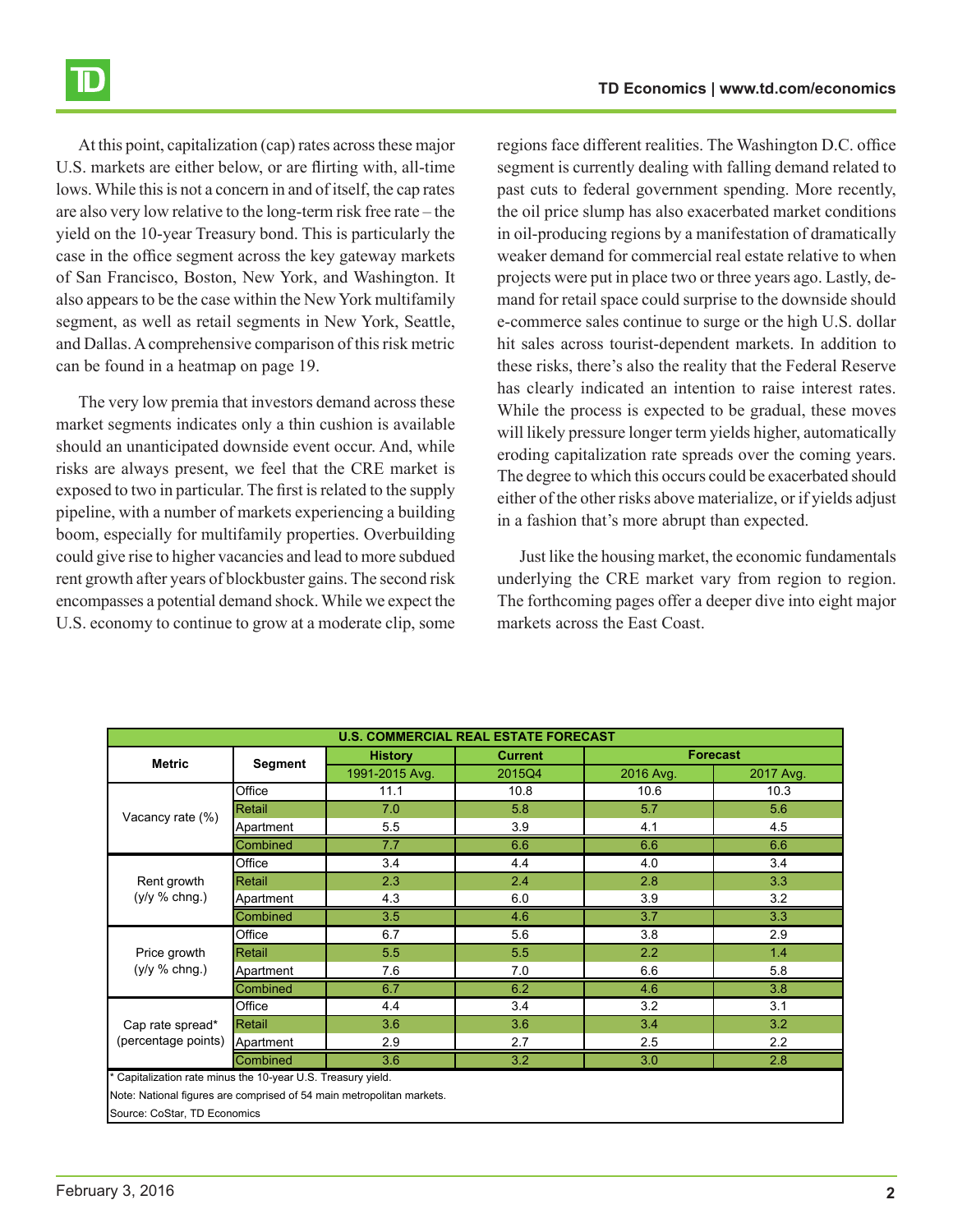<span id="page-2-0"></span>

# **BOSTON, MA**

#### **Retail**

Boston's quick employment recovery and brisk job creation within higher-paying occupations have set up a solid foundation for retailers. As a result, demand for retail space has been outpacing supply, leading to twelve consecutive quarters of positive net absorption. This has resulted in a substantial decline in available inventory, with the vacancy rate falling to 3.4% at the end of last year – the lowest since data collection began in 1982. Much of the recent demand came from grocery stores and gyms, which face less competition from the ever-expanding online sales segment. Healthy growth of office jobs and increasing population density due to rising multi-family construction also creates a critical mass capable of supporting more retail. This is encouraging traditional big-box suburban retailers – such as Target – to set up smaller stores in urban locations.

Fueled by strong demand from retailers and investors, price and rent recovery in the retail segment has been swift. Rents are just 3% below their pre-recession peak, while at the national level they remain 7% below. Prices, meanwhile, were 10% above their pre-recession level at the end of 2015, compared to just 2.6% nationally. The metro's favorable

## **Office**

Boston's office market fundamentals are the strongest in more than a decade. A combination of robust job creation in office-using occupations and a rapid expansion of software and biotech firms is boosting demand. Payrolls in professional & technical services grew at twice the overall job pace. Although many high-tech jobs require less floor space per employee than in the past, demand is outpacing supply. Positive net absorption is paralleled with a vacancy rate that sits below the trough of the previous cycle. Ongoing expansion within Boston's knowledge-based industries will maintain downward pressure on vacancy rates over the next two years, even amidst substantial new supply.

However, the experience is unlikely to repeat that of the late-1990s tech-boom. Across the metro, rents are rising in line with the national pace, and are 15% above the recent trough. Hot spots do exist, particularly in sub-markets that are close to talent pools, such as Cambridge. East Cambridge/Kendall Square recorded 60% cumulative rent growth since the trough and asking rents are nearly double the metro average. This is prompting upward pressure on rents in nearby areas, as tenants seek out affordable options.

Price growth is outstripping rent growth by a wide margin. Similar to other gateway markets, Boston's office real estate has been sought after by international investors, economic outlook should support demand for retail space over the next two years. However, given the late stage of the recovery and increasing pressure from e-commerce, prices and rents will likely only advance at a moderate pace over the coming quarters.



whose demand helped buoy prices  $82\%$  since the trough. The lofty valuations have pushed cap rates to 4.6%. At 1 pp below the national, it is the lowest spread on record. The premium being generated relative to long-term Treasuries is the lowest in 25 years, leaving very little cushion should rent growth slow or long-term interest rates rise. It also poses a downside risk to prices should demand from international investors cool off on the back of the strong U.S. dollar.

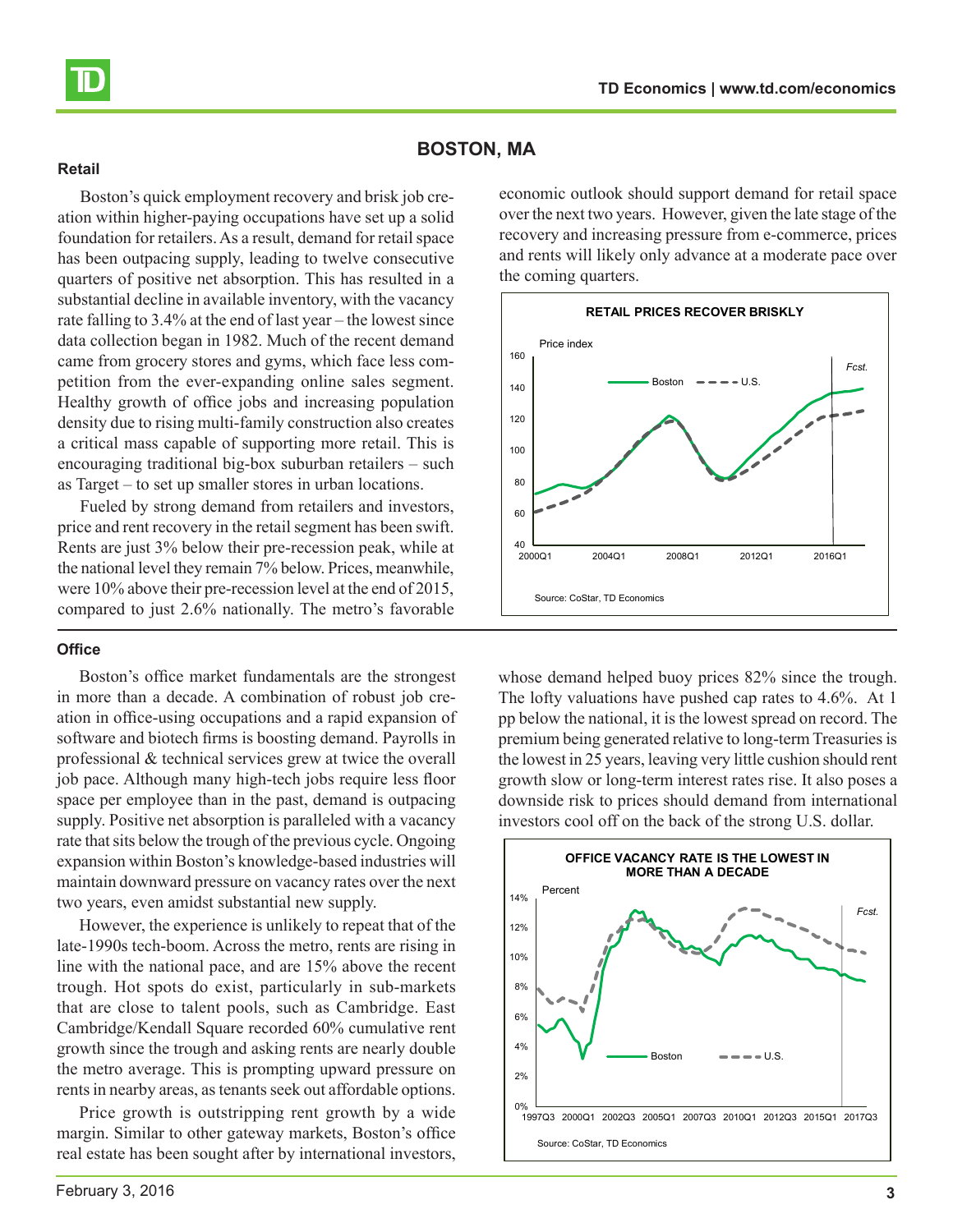

The fundamentals for Boston's apartment market remain strong. There is ample rental demand from professionals, students and recent graduates of the metro's 50 universities. The rental market also gets a boost from a relatively high cost of homeownership and a desirable urban core that appeals to Millennials and retiring baby-boomers alike. Last year's rental vacancy rate averaged 3.4% – down nearly 2 percentage points from a year earlier and half of the national average.

Strong demand from renters and investors, spurred a large wave of new construction in the Boston metro with the supply pipeline busting at the seams. Over 8k new units were delivered to the market last year – four times greater than the average seen over the past 25 years. While deliveries will begin to subside, the inventory pipeline will remain full over the next two years, with another 4.8k units expected in 2016, followed by 4.1k in 2017.

Boston's tight housing market warranted new construction, but the significant increase in inventory over a short period of time is expected to push up the vacancy rate from currently 3.8% to 4.4% by the end of 2017. That being said, vacancies will be rising from a very low base and at a moderate pace, thanks to robust job creation that will keep demand humming.

Rising vacancies will dampen rent and price growth, which have been risen briskly over the past several years. However, high valuations and relatively low cap rates does represent a risk for investors entering the apartment market at this stage of the recovery. While the spread between the cap rate and 10-year Treasury yield is not as compressed in Boston as it is in New York, it is already slightly below its 25-year average.



| <b>BOSTON COMMERCIAL REAL ESTATE FORECAST</b>                                              |           |                |                |           |                 |  |
|--------------------------------------------------------------------------------------------|-----------|----------------|----------------|-----------|-----------------|--|
|                                                                                            |           | <b>History</b> | <b>Current</b> |           | <b>Forecast</b> |  |
| <b>Metric</b>                                                                              | Segment   | 1991-2015 Avg. | 2015Q4         | 2016 Avg. | 2017 Avg.       |  |
|                                                                                            | Office    | 9.2            | 8.9            | 8.8       | 8.7             |  |
| Vacancy rate (%)                                                                           | Retail    | 4.9            | 3.4            | 3.5       | 3.6             |  |
|                                                                                            | Apartment | 3.6            | 4.1            | 4.1       | 4.5             |  |
|                                                                                            | Combined  | 6.7            | 6.1            | 6.1       | 6.1             |  |
|                                                                                            | Office    | 3.4            | 3.8            | 4.8       | 4.4             |  |
| Rent growth                                                                                | Retail    | 0.3            | 2.2            | 2.5       | 3.0             |  |
| $(y/y \% chng.)$                                                                           | Apartment | 4.7            | 5.7            | 3.9       | 3.2             |  |
|                                                                                            | Combined  | 2.6            | 3.9            | 4.1       | 4.4             |  |
|                                                                                            | Office    | 6.9            | 6.5            | 2.8       | 1.3             |  |
| Price growth                                                                               | Retail    | 4.5            | 4.8            | 3.2       | 1.1             |  |
| $(y/y \% chnq.)$                                                                           | Apartment | 10.2           | 7.0            | 5.8       | 5.9             |  |
|                                                                                            | Combined  | 6.8            | 6.3            | 3.7       | 2.6             |  |
|                                                                                            | Office    | 4.1            | 2.3            | 2.2       | 2.1             |  |
| Cap rate spread*<br>(percentage points)                                                    | Retail    | 2.9            | 3.1            | 2.8       | 2.7             |  |
|                                                                                            | Apartment | 2.5            | 2.3            | 2.1       | 1.9             |  |
| 2.3<br>2.2<br>3.4<br>2.6<br>Combined                                                       |           |                |                |           |                 |  |
| Capitalization rate minus the 10-year U.S. Treasury yield.<br>Source: CoStar, TD Economics |           |                |                |           |                 |  |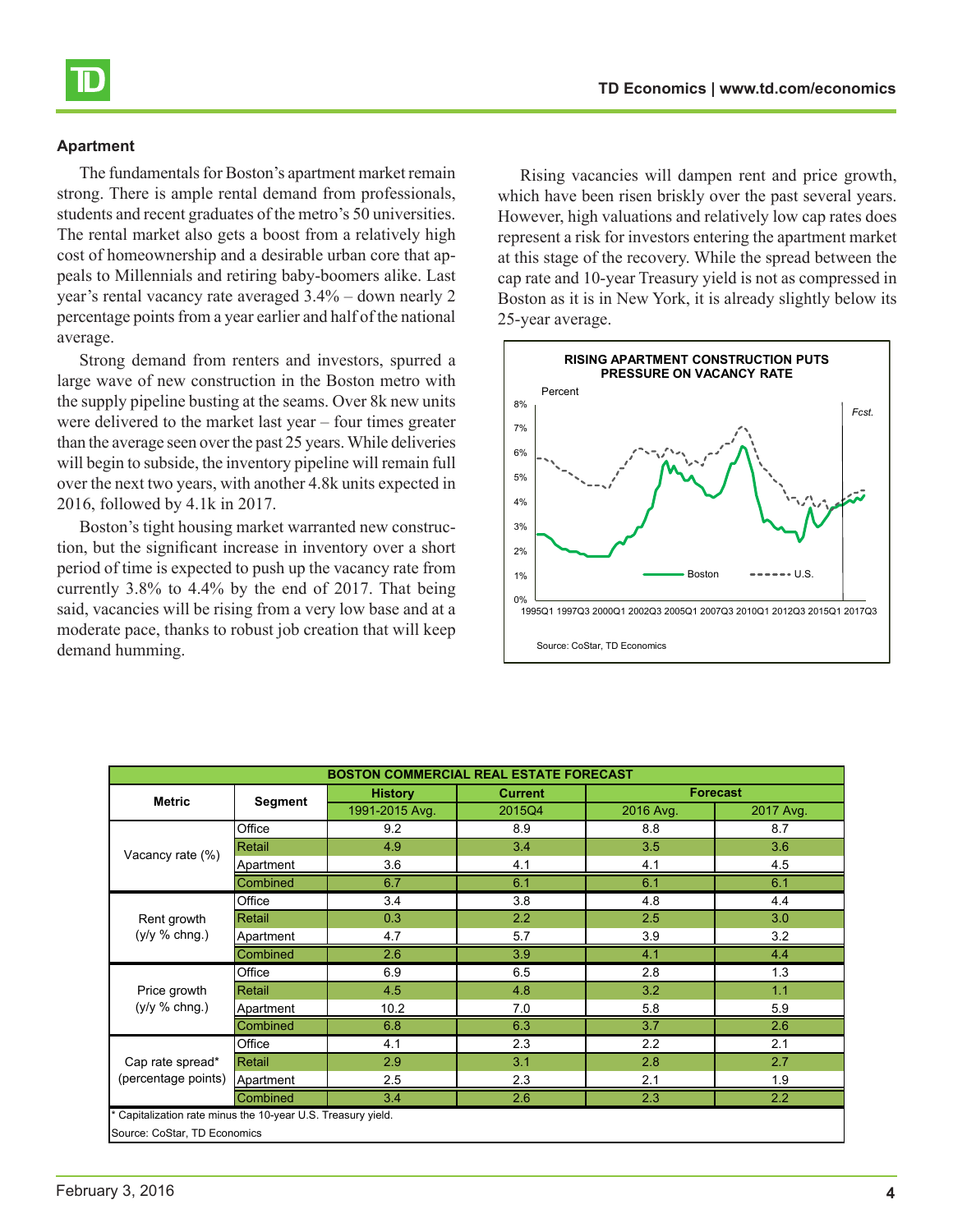<span id="page-4-0"></span>

# **NEW YORK-JERSEY CITY-WHITE PLAINS, NY-NJ**

#### **Retail**

New York's premier tourism and shopping destination created more insulation during the recession and led to a stronger recovery than the nation. Retail payrolls expanded by 16% since the trough, compared with 10% for the U.S. This led to strong retail space demand, with net absorption outpacing net deliveries since mid-2013. A considerable reduction in already low inventory has pushed vacancy rates to a record low. Market conditions will remain tight, with little new supply on the way. As a result, vacancy rates are likely to edge lower over the next two years.

Robust demand and low inventory have been boosting rent growth. While national rents are still 7% below prerecession, they have already surpassed their previous peak in the New York metro. However, retailers appear to be reaching a limit of what they are prepared to pay with rents expected to grow slightly below national pace. Similar to other asset classes, investor appetite for New York's retail real estate has been strong, leading to high valuations and low cap rates. The cap rate spread is only 2.1pp, below the average premium over the past 25 years. Given tight

# **Office**

New York's office market fundamentals are relatively soft – perhaps surprising given its brisk labor market recovery within office-using payrolls. Led by a rapid expansion of technology, advertising, media and information, employment in office-using occupations is at a record level. But, higher head-count has not fully translated into absorption, as companies aggressively reduce their office footprint. This is further exacerbated by the rise of shared co-working spaces, such as WeWork. Square footage per worker is approaching an all-time low. Further weighing on demand is the ongoing adjustment from the financial crisis of the city's largest tenants – the finance & insurance industry. Contrary to the national trend, NYC's vacancy rates have not improved, hovering at slightly over 9% since 2011.

A temporary reprieve is in sight for 2016-17, with little new supply in the pipeline expected to modestly reduce vacancy rates. However, by 2018 and 2019, deliveries will rise substantially with construction concluding on several major projects, such as 3 World Trade Center, 1 Manhattan West and Hudson Yards mega-development.

Coming off a low base following the effects of the recession, rent growth is now rising at a solid clip. But, this pales in comparison to price growth for office towers, where demand is fueled by strong international investor interest.

February 3, 2016 **5**

inventory, retail fundamentals are solid. However, both rent and price growth could come under pressure if the sharp greenback appreciation leads to a significant slowdown in international tourism spending in the Big Apple.



National prices for office real estate are 12% above their prerecession level, compared to 30% for NYC. High valuations and increased risk appetite have led to a substantial decline in the cap rate and a compression of the spread to the 10 year Treasury yield, which is currently 1.3 percentage point below its 25-year average. As with other gateway markets, high valuations and low spreads pose a risk, particularly with significant inventory coming to market in 2018-19.

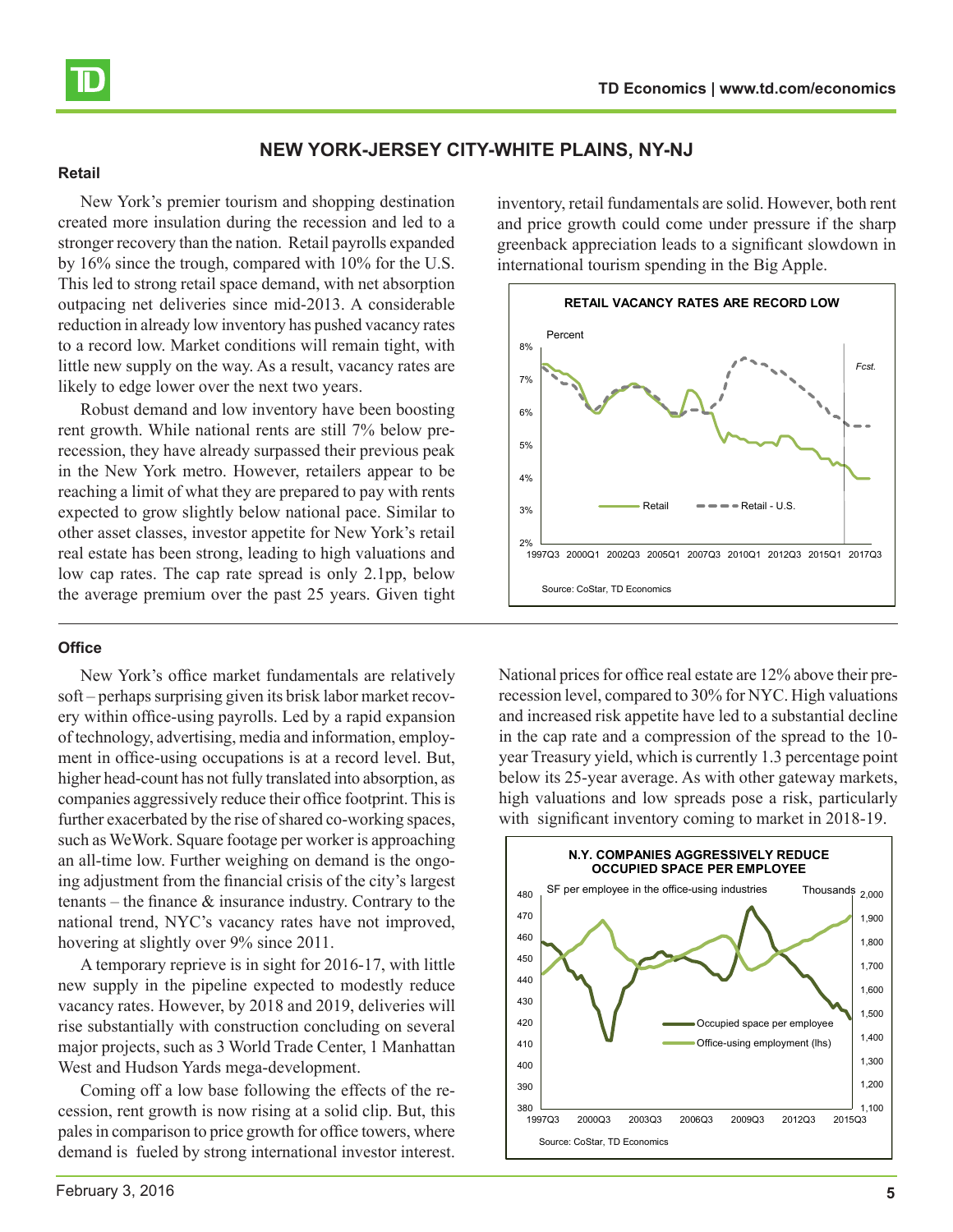

New York's apartment market remains tight, however, significant increases in inventory will test market fundamentals. Encouraged by strong demand from renters and investors, alongside uncertainty around the continuation of the 421-a tax exemption program, homebuilders have ramped up construction, and there's more strength in the pipeline. Last year, completions soared 30% y/y to surpass their pre-recession peak, while multi-family permits nearly doubled. Net deliveries are projected to rise by another 22% y/y this year. Although we are projecting strong demand, we believe it will still trail supply over the next two years.

The large prevalence of rent-stabilized apartments, which account for over 45% of NYC's rental stock, have constrained rent growth. Meanwhile, prices for multifamily real estate assets have nearly doubled since the trough and are already 30% above their pre-recession peak. The net effect has led to very low cap rates by all measures – in absolute terms, relative to the national average, and relative to the 10-year Treasury benchmark. Putting the pieces together, the multifamily NYC market is sending up a red flare, due to inventory buildup, significant dollar appreciation that could squeeze out international investor demand, and increased federal oversight over "all cash" high-end Manhattan real estate purchases.



| <b>NEW YORK COMMERCIAL REAL ESTATE FORECAST</b>            |                |                |                |           |                 |  |
|------------------------------------------------------------|----------------|----------------|----------------|-----------|-----------------|--|
| <b>Metric</b>                                              | <b>Segment</b> | <b>History</b> | <b>Current</b> |           | <b>Forecast</b> |  |
|                                                            |                | 1991-2015 Avg. | 2015Q4         | 2016 Avg. | 2017 Avg.       |  |
|                                                            | Office         | 9.3            | 8.8            | 8.5       | 8.1             |  |
| Vacancy rate (%)                                           | Retail         | 6.4            | 4.3            | 4.3       | 4.2             |  |
|                                                            | Apartment      | 3.0            | 3.0            | 3.3       | 3.8             |  |
|                                                            | Combined       | 5.9            | 5.3            | 5.3       | 5.3             |  |
|                                                            | Office         | 6.1            | 5.3            | 5.6       | 4.7             |  |
| Rent growth                                                | Retail         | 2.3            | 2.0            | 2.1       | 3.1             |  |
| $(y/y \% chng.)$                                           | Apartment      | 3.2            | 3.9            | 3.4       | 3.5             |  |
|                                                            | Combined       | 3.9            | 4.0            | 3.9       | 3.9             |  |
|                                                            | Office         | 10.7           | 6.8            | 4.1       | 2.5             |  |
| Price growth                                               | Retail         | 8.0            | 6.2            | 3.9       | 2.5             |  |
| $(y/y %$ chng.)                                            | Apartment      | 10.0           | 7.7            | 3.0       | 2.4             |  |
|                                                            | Combined       | 9.9            | 7.1            | 3.5       | 2.5             |  |
|                                                            | Office         | 3.5            | 2.2            | 2.0       | 1.9             |  |
| Cap rate spread*                                           | Retail         | 3.2            | 2.1            | 1.9       | 1.8             |  |
| (percentage points)                                        | Apartment      | 2.8            | 1.4            | 1.2       | 1.1             |  |
| 1.6<br>Combined<br>3.1<br>1.8<br>1.5                       |                |                |                |           |                 |  |
| Capitalization rate minus the 10-year U.S. Treasury yield. |                |                |                |           |                 |  |
| Source: CoStar, TD Economics                               |                |                |                |           |                 |  |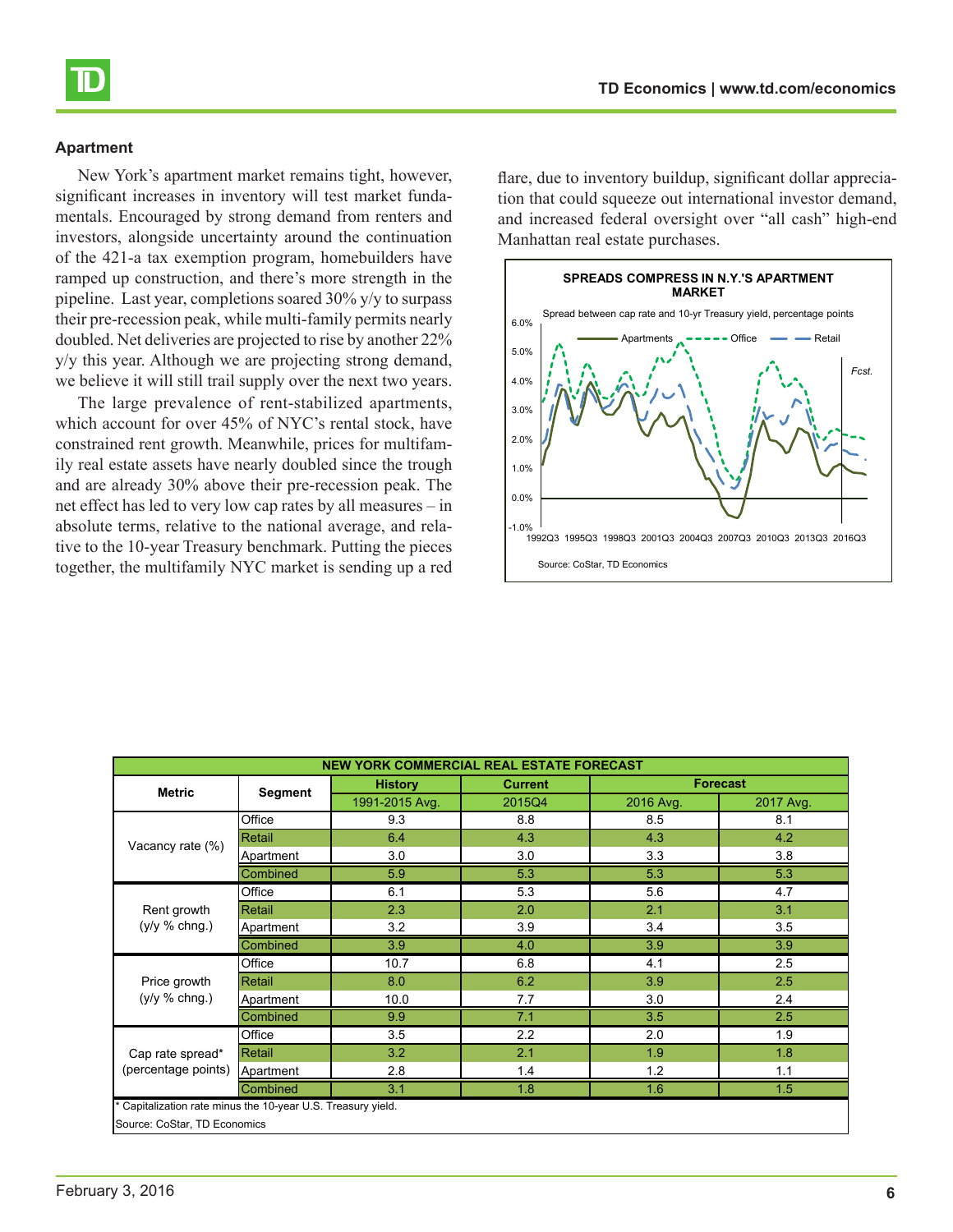<span id="page-6-0"></span>

# **PHILADELPHIA, PA**

#### **Retail**

Philadelphia's retail fundamentals remain quite sluggish, weighed down by an unfavorable demographic backdrop, above-average unemployment and disappointing wage growth. While the market was less impacted by the recession, the subsequent recovery has also been tepid. Both absorptions and deliveries are running substantially below historical levels, and the vacancy rate has remained relatively flat over the past year, in contrast to the improving national trend. The labor market should see signs of further improvement, but Philadelphia's demographic headwinds will not dissipate. The key spending age group of those aged 35-54 has contracted by 3.5% over the past five years, and is projected to fall another 2.5% in the next five years. In the near-term, a modest increase in supply, as well as the bankruptcy of the A&P grocery chain, will prevent any meaningful decline in the vacancy rate, which will eclipse the national over the next two years. One notable exception is Center City, where population growth has been robust, particularly within the 25-34 age group. As such, leasing activity is reaching levels not seen in years.

Across the broader metro division, however, pricing and rent pressures remain relatively subdued. Prices of retail

#### **Office**

Philadelphia's office market is chugging along at a slow pace, reflecting a subdued pace of economic expansion. The recovery in office-using employment has been relatively weak, with payrolls growing at two-thirds the national pace. As a result, demand remains relatively modest. However, the dearth of new supply has helped push vacancy rates down. Office stock actually declined last year, and net deliveries are expected to run below the historical average of 2.1 million square feet (SF) over the next two years. With only two major projects on the way, the supply pipeline is not likely to expand substantially in the near term. The FMC Tower is slated to be completed this year, while the Comcast's 1.3 million SF Innovation and Technology Center will not be ready until 2018. As a result, vacancy rates are expected to decline by another 0.4pp to 10.1% by the end of 2017.

Historically, rent growth has been relatively steady in Philadelphia – a testament to the metro's slow but stable economic drivers, anchored by an outsized presence of the healthcare and education sectors. Rent growth will continue to be modest going forward, but prices are also less elevated than in other core markets. As a result, the metro's office

assets have grown by 44% since the trough, but this is a fraction of the gains seen in New York and Boston. At 6%, Philadelphia's cap rate is above its Middle Atlantic peers. In addition, the spread between the cap rate and the 10-year Treasury yield (3.8%) is also quite wide at 0.5 percentage points above its long-term average.



market cap rate is more attractive and less compressed. Currently at 6.4%, the cap rate is nearly 1pp above the national average, and the spread between the cap rate and 10-year Treasury yields is at 4.1%, still a hair above its historical average.

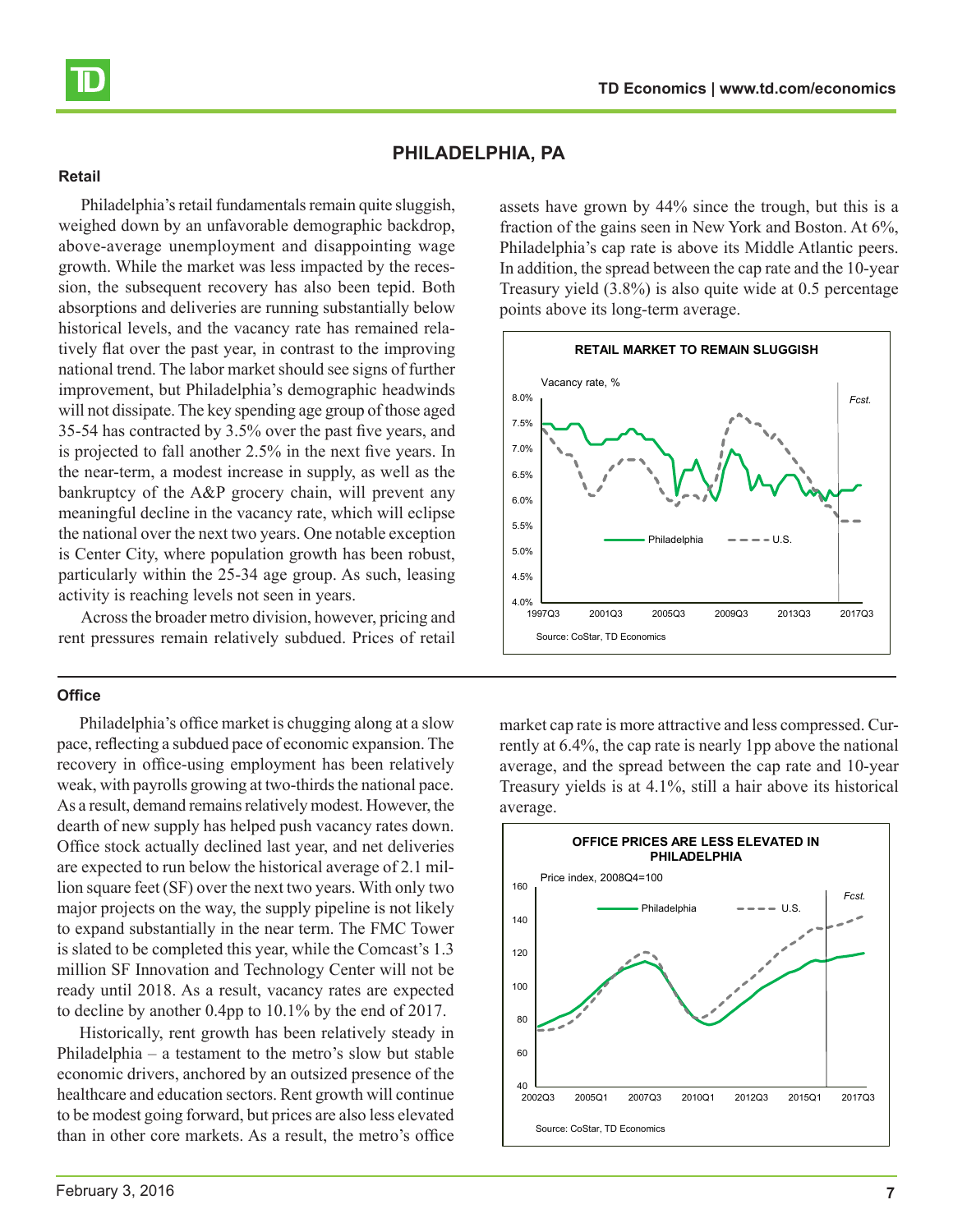Philadelphia's apartment market is the epicenter of activity, with both absorptions and completions running at twice the pace seen over the past 15-years. The downtown's renaissance along with a significant decline in homeownership rates are jointly responsible for the pickup in demand. While Philadelphia's homeownership rate remains above the national, it declined by 6.1 percentage points between 2007 and 2014 – the second largest drop among the nation's 30 largest metro areas. As a result, demand has been outpacing supply for several years, pushing the vacancy rate to a record low. However, the market appears to be at an inflection point, with supply finally catching up to demand. A record number of apartments was delivered last year, and the supply pipeline will remain full through 2017. As a result, the vacancy rate will begin to edge higher, climbing by 0.7pp to 4.4% by the end of 2017 - still more than 1pp below the historical average.

Among the three property segments, Philadelphia's apartment market has benefitted the most from investor demand. Last year, prices per unit and total sales volumes have both breached the previous peak reached in 2007. Prices gained 67% since the trough and are now 18% above their prerecession level. This increase closely matches the national

performance, but is considerably more modest relative to gains seen in Boston and New York, leading to relatively higher cap rate. However, the spread between the cap rate and the risk free rate has already declined to its historical average. This suggests that the upside potential for prices may be limited, particularly in light of rising supply and relative affordability of single-family housing.



| PHILADELPHIA COMMERCIAL REAL ESTATE FORECAST                                               |           |                |                |           |                 |  |
|--------------------------------------------------------------------------------------------|-----------|----------------|----------------|-----------|-----------------|--|
| <b>Metric</b>                                                                              | Segment   | <b>History</b> | <b>Current</b> |           | <b>Forecast</b> |  |
|                                                                                            |           | 1991-2015 Avg. | 2015Q4         | 2016 Avg. | 2017 Avg.       |  |
|                                                                                            | Office    | 10.8           | 10.4           | 10.5      | 10.1            |  |
| Vacancy rate (%)                                                                           | Retail    | 6.9            | 6.3            | 6.3       | 6.3             |  |
|                                                                                            | Apartment | 5.6            | 3.7            | 4.1       | 4.4             |  |
|                                                                                            | Combined  | 7.8            | 6.9            | 7.0       | 7.0             |  |
|                                                                                            | Office    | 0.7            | 2.0            | 2.0       | 2.2             |  |
| Rent growth                                                                                | Retail    | 1.9            | $-0.3$         | 1.0       | 1.5             |  |
| (y/y % chng.)                                                                              | Apartment | 2.9            | 4.6            | 2.8       | 2.4             |  |
|                                                                                            | Combined  | 1.8            | 2.2            | 1.8       | 2.5             |  |
|                                                                                            | Office    | 4.3            | 5.8            | 3.8       | 2.2             |  |
| Price growth                                                                               | Retail    | 5.7            | 2.8            | 1.0       | 0.0             |  |
| (y/y % chng.)                                                                              | Apartment | 9.6            | 5.4            | 4.6       | 4.9             |  |
|                                                                                            | Combined  | 6.3            | 4.8            | 3.3       | 2.5             |  |
|                                                                                            | Office    | 4.0            | 4.1            | 3.8       | 3.6             |  |
| Cap rate spread*<br>(percentage points)                                                    | Retail    | 3.3            | 3.8            | 3.6       | 3.4             |  |
|                                                                                            | Apartment | 3.3            | 3.2            | 2.9       | 2.6             |  |
| $\overline{3.7}$<br>3.6<br>$\overline{3.4}$<br>3.2<br>Combined                             |           |                |                |           |                 |  |
| Capitalization rate minus the 10-year U.S. Treasury yield.<br>Source: CoStar, TD Economics |           |                |                |           |                 |  |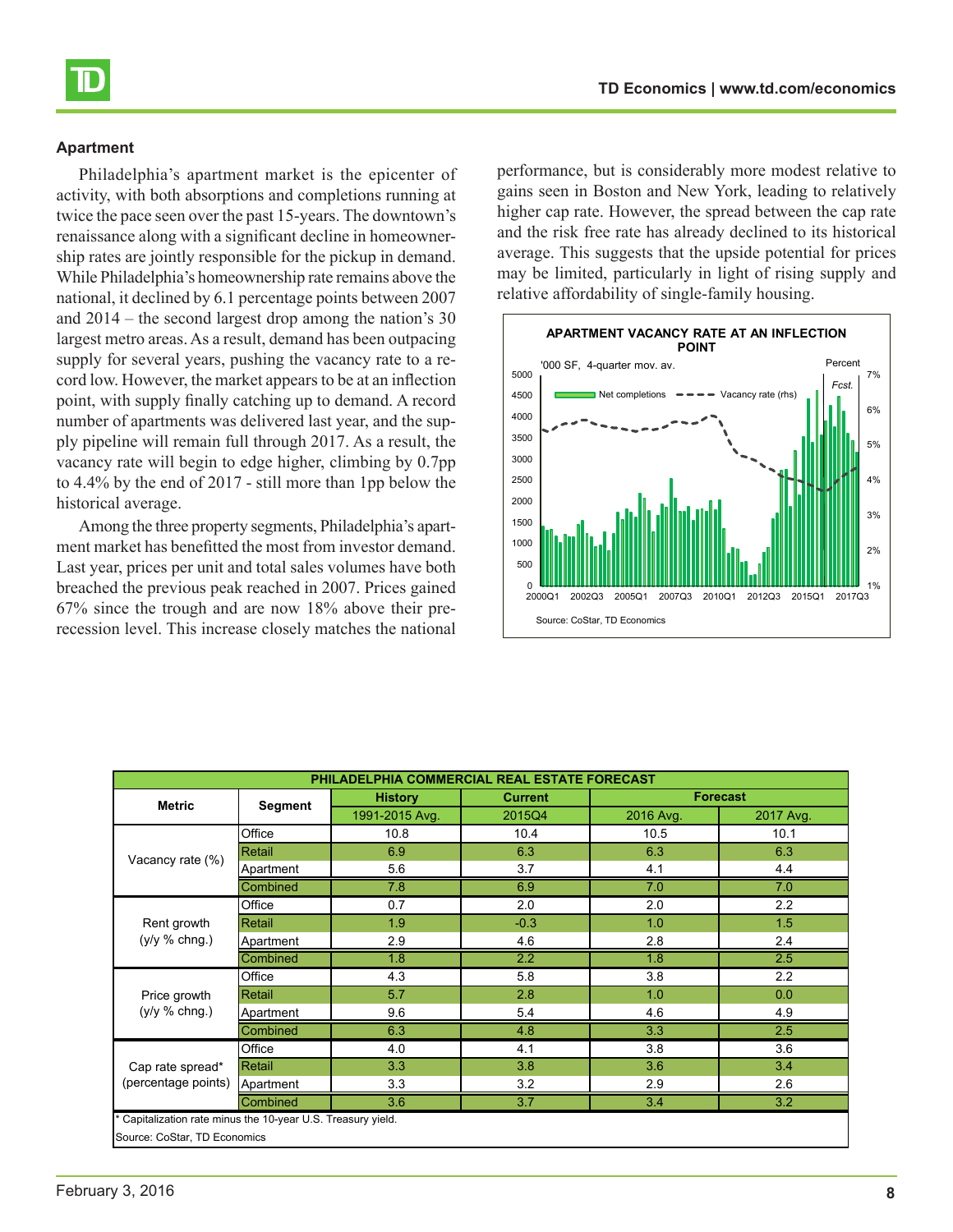

<span id="page-8-0"></span>

# **WASHINGTON-ARLINGTON-ALEXANDRIA, DC-VA-MD-WV**

#### **Retail**

Retail has been the most consistent performer among the metro's property types. It is the only real estate class where the vacancy rate has been on a steady downward trend, with demand outpacing supply since the end of 2013. Demand for retail space will continue to grow moderately over the next two years, as Washington's younger and wealthier demographic continues to draw in retailers. Similar to other major metros, convenience, grocery and general merchandize stores have actively expanded in the region, favoring high-density locations with easy access to transit, at the expense of suburban areas.

Available inventory should continue to shrink over the next two years, but at relatively slow pace due to rising construction. By extension, vacancy rates will only edge down by 0.2 percentage points to 4.4% by the end of 2017 – above the pre-recession trough of 3%. Rents grew marginally ahead of the national pace during the recovery, but a repeat performance is unlikely. Growth is expected to average 2.5%, with rents returning to their pre-recession peak by the end of 2017.

# **Office**

The office market continues to feel the effects of past federal government budget cuts. The vacancy rate has climbed 1.6 percentage points (pp) since 2011Q3, overshooting the national average by 3.7 pp. But, the worst is likely in the rear view mirror, with the economy showing nascent signs of improvement. The hard-hit professional & business service sector is making a notable comeback, and government sector payrolls have also begun adding jobs.

Improvement has set it, but the turnaround in the office market dynamic will not be swift. The federal government remains the metro's largest tenant and it continues to implement a new mandate for space efficiency. During the last two fiscal years, the federal government reduced its nationwide footprint by over 800k square feet. This will continue to resonate in Washington's office market, permitting only a modest reduction in the vacancy rate. As a result, rent growth is expected to underperform the national metric.

The weak fundamentals have manifested on office property prices which recently decelerated to about 3.5% y/y, or about half the national metric. But, the slowdown comes atop of outsized gains earlier during the recovery. Investors had flocked to the segment, attracted by the metro's highly educated workforce, relatively quick recovery and extensive office-using employment. International investors

Meanwhile, prices are already 21% above their previous high. While this pushed down cap rates, the spread compression to 10-year Treasury yields has been less dramatic than in other segments, and remains in line with its 25-year average.



have been particularly active, accounting for 40% of sales greater than \$50 million in 2014 – double the share prior to the recession. As such, prices are now twice their trough and 26% above their pre-recession peak, while cap rates are down sharply. The spread to the risk-free rate, at 2.6 pp, is now well below the 25-year average of 3.9 pp, with high valuations alongside significant inventory overhang will limit the upside for near-term asset appreciation.

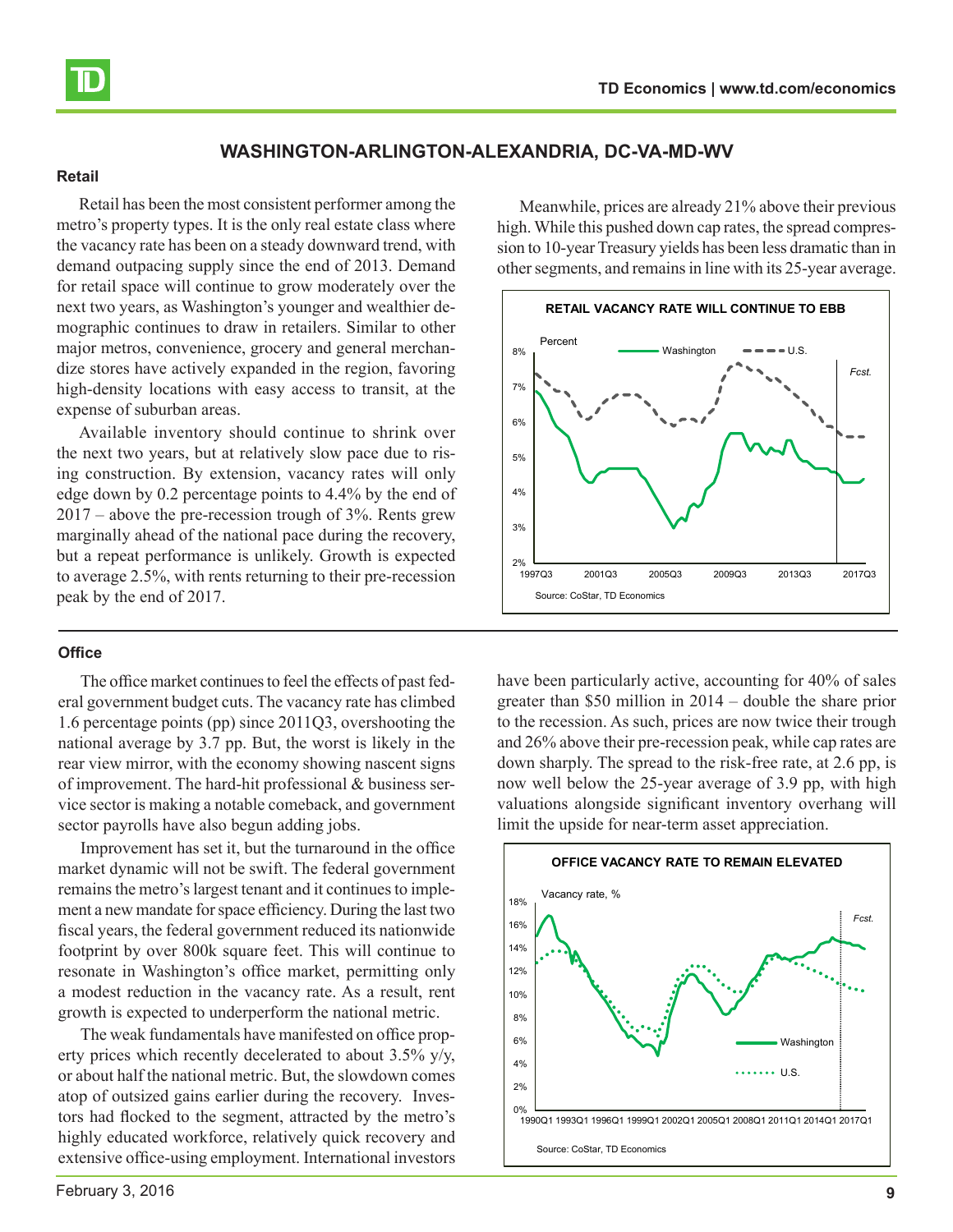Developers are out in full force. Coming on the heels of a record-setting construction pace in 2014, an additional 13k units – double the 15-year average – were delivered to the market in 2015. Absorption has also been considerably stronger than the historical average, but is not keeping up with the runaway pace of homebuilding. This wave of new supply hit the market when the labor market was slowing from federal cutbacks. As a result, the vacancy rate rose by 1.7 percentage points between 2012Q3 and 2015Q1, overshooting the national average for the first time since data collection began in 1982. The buildup in inventory has cut into rent growth and after several years of underperformance, apartments in the metro are now renting for 20% above the national average, compared to the 30% premium seen at the end of 2011.

Fortunately, construction appears to have peaked, the job creation engine is humming again and the vacancy rate began to edged lower last year. Rental demand also has favorable dynamics stemming from the high cost of homeownership and a large base of potential renters from students and young professionals. This will keep demand solid over the next two years and prevent a buildup in inventory, with vacancy rate expected to remain relatively flat over the forecast horizon.

Investor zeal for assets has been strong, with large price gains occurring early in the recovery. Sales volumes remain high, but the pace of price gains has tapered with prices already 27% above pre-recession levels. High valuations have led cap rates to decline to 4.4%, however, the spread relative to the 10-year Treasury yields remains in line with its 25-year average of 2.2%. Both the cap rate and the spreads could see further declines going forward.



|                                                            | <b>Segment</b>  | <b>History</b> | <b>Current</b> |           | <b>Forecast</b> |
|------------------------------------------------------------|-----------------|----------------|----------------|-----------|-----------------|
| <b>Metric</b>                                              |                 | 1991-2015 Avg. | 2015Q4         | 2016 Avg. | 2017 Avg.       |
|                                                            | Office          | 10.9           | 14.2           | 14.3      | 13.9            |
| Vacancy rate (%)                                           | Retail          | 5.5            | 4.6            | 4.5       | 4.4             |
|                                                            | Apartment       | 4.7            | 4.6            | 4.5       | 4.7             |
|                                                            | Combined        | 7.4            | 8.5            | 8.5       | 8.3             |
|                                                            | Office          | 3.1            | 1.2            | 1.2       | 1.5             |
| Rent growth                                                | Retail          | 1.7            | 1.2            | 2.0       | 3.0             |
| $(y/y \% chng.)$                                           | Apartment       | 3.1            | 4.2            | 1.8       | 1.3             |
|                                                            | Combined        | 2.8            | 2.4            | 1.7       | 1.8             |
|                                                            | Office          | 7.5            | 3.5            | 0.1       | $-1.0$          |
| Price growth                                               | Retail          | 7.9            | 7.4            | 2.6       | 1.9             |
| $(y/y %$ chng.)                                            | Apartment       | 7.1            | 4.2            | 4.2       | 4.0             |
|                                                            | Combined        | 7.4            | 4.5            | 2.1       | 1.5             |
|                                                            | Office          | 3.9            | 2.6            | 2.4       | 2.3             |
| Cap rate spread*                                           | Retail          | 2.7            | 2.5            | 2.3       | 2.1             |
| (percentage points)                                        | Apartment       | 2.2            | 2.2            | 1.9       | 1.7             |
|                                                            | <b>Combined</b> | 3.0            | 2.4            | 2.2       | 2.0             |
| Capitalization rate minus the 10-year U.S. Treasury yield. |                 |                |                |           |                 |
| Source: CoStar, TD Economics                               |                 |                |                |           |                 |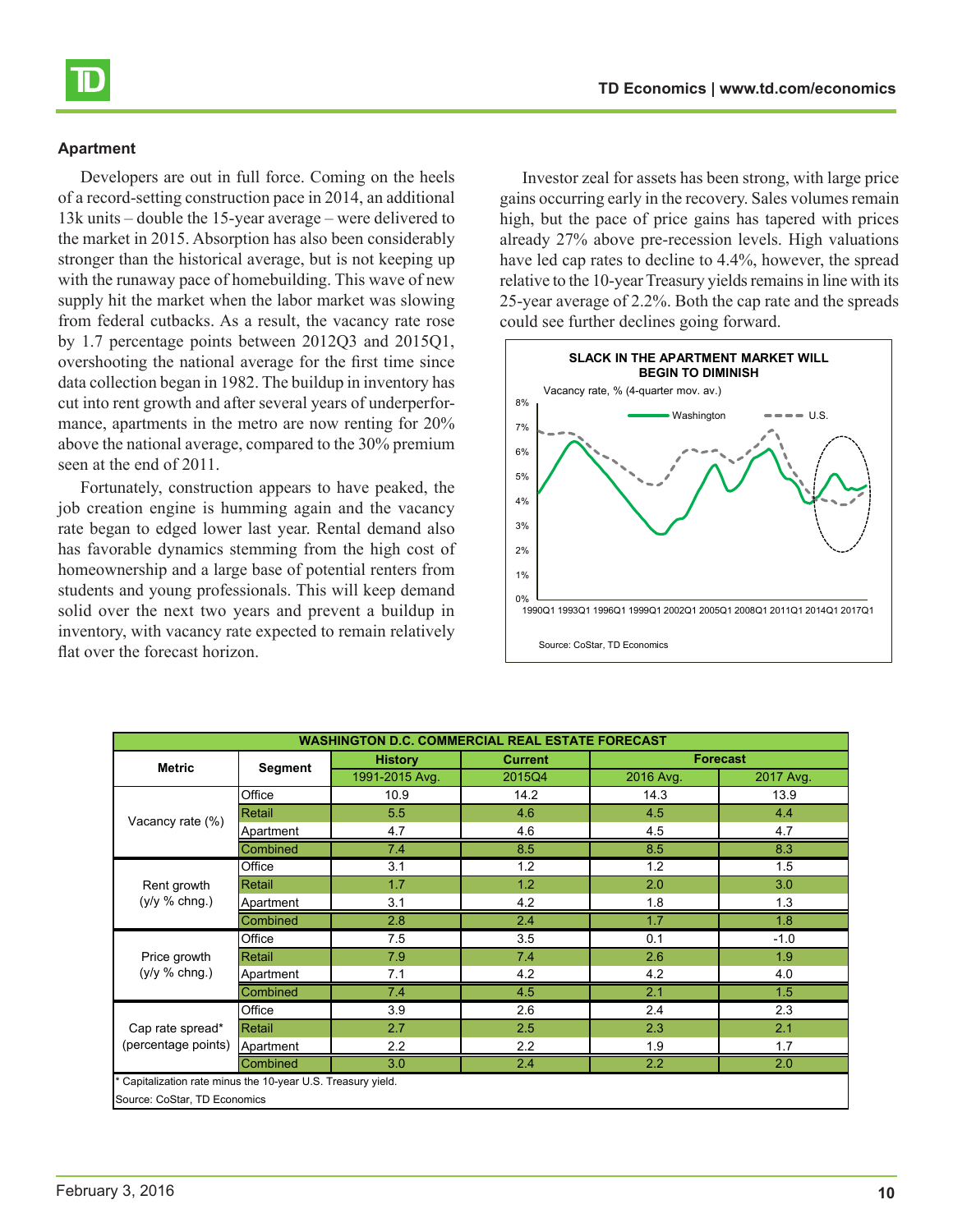<span id="page-10-0"></span>

# **CHARLOTTE-CONCORD-GASTONIA, NC-SC**

#### **Retail**

Charlotte's favorable outlook for employment coupled with rising household incomes bodes well for retailers. Strong labor market dynamics have boosted retail sales, currently growing at over 4% y/y. As a result, retail space around the Queen City will likely see stronger demand over the coming quarters. Recovering demand alongside conservative supply additions have resulted in improved fundamentals, ultimately leading to lower vacancy rates. Vacancies are currently well below the previous cycle's trough and a further decline is likely. As a result, rents have finally started to trend higher, after years of declines. The pace of growth is now outperforming the national average and will likely continue to do so over the forecast horizon.

On the other hand, prices have kept up with the national average. Investment demand was robust with the foresight of Charlotte's strong economic recovery and noteworthy population growth. More recently, price growth has decelerated, converging with that of rent. As a result, cap rates are very high relative to the risk free rate. The spread is 130

#### **Office**

In addition to the city's business-friendly government policies, the relatively low cost of doing business continues to attract new companies to the Queen City. In 2015, a number of firms previously based in neighboring states relocated to the metro for these reasons. As a result, demand for office space remains strong; December's 3.4% y/y rise in office using employment further corroborates this notion. Coupled with a relatively muted supply pipeline, vacancies have declined well below pre-recession lows and will likely continue to fall further this year.

The combination of these factors makes for a favorable rent and price outlook. After breaking out of contractionary territory at the end of 2012, rent growth has gradually accelerated to above 4% and will likely remain around this level through the forecast period. The segment's relatively strong fundamentals have motivated developers to resume construction, but given the lags in the process, significant supply will not materialize for several quarters. For now, rent growth will remain steady and prices should converge towards this pace after recording stronger-than-national growth for much of the past few years.

Prior to the recession, office market cap rates were higher than those for the metro's apartment and retail markets, but

basis points above its long-term average and 70 basis points above that of the nation, leaving investors with plenty of cushion for the future.



rising prices for office properties have pushed the segment to the middle of the pack. Still, consistent income and price growth will likely keep cap rates well supported. At this point, the spread between the segment's cap rate and the 10-year Treasury yield is still roughly 50 basis points above its historical average, providing a fair bit of cushion for the market during a tightening cycle.

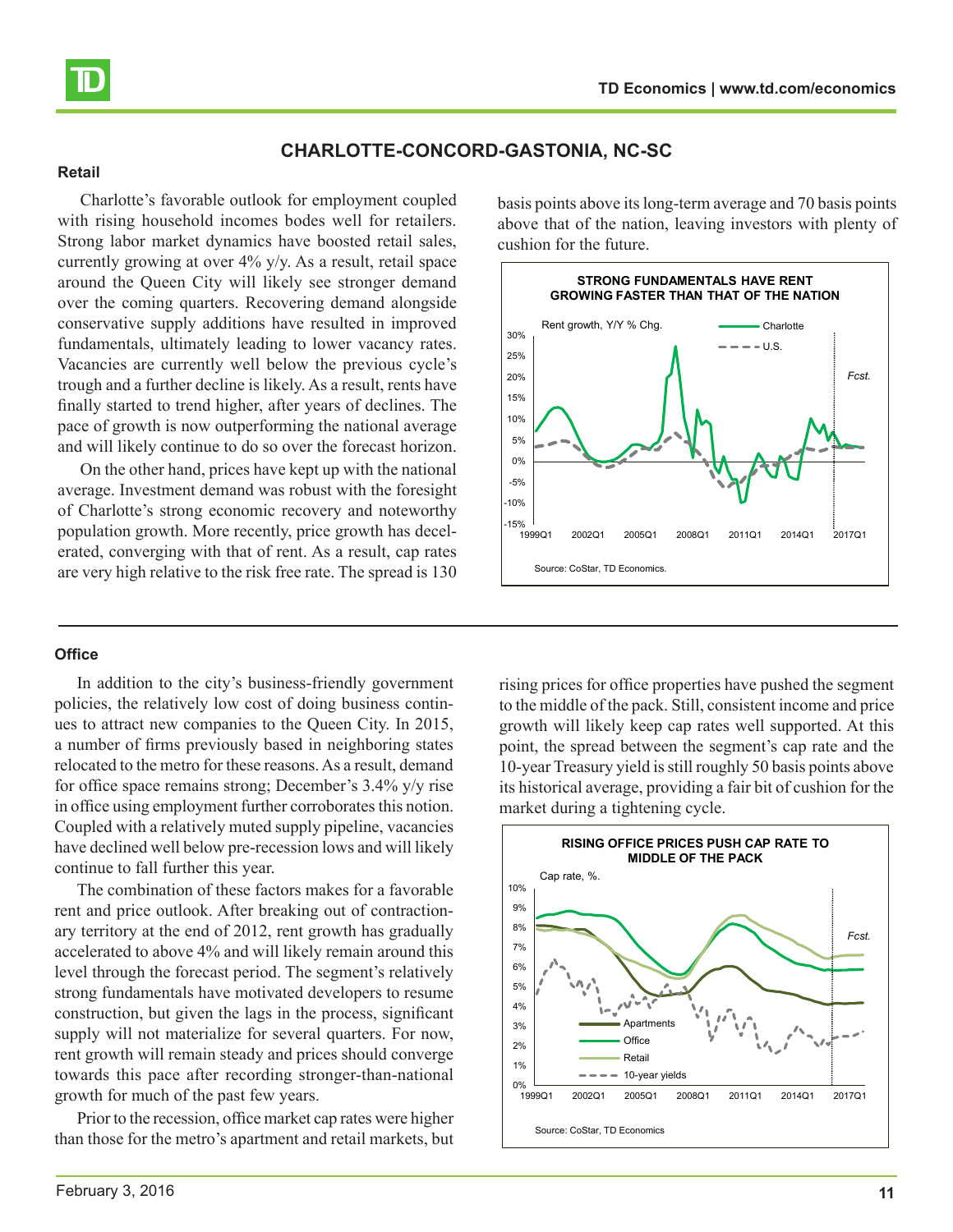Relentless demand for apartment units in Charlotte has not let up, driven by strong employment growth  $(+3\% \text{ y/y})$ that continues to attract a large number of new residents to the metro. Charlotte's lower cost of living is particularly attractive for the 20-34 year-old cohort, made up of new graduates looking for work and individuals that have a higher propensity to contribute to household formation. This cohort currently makes up over a fifth of the metro's population and has been driving absorptions higher since 2010. As a result, vacancies have undergone a speedy recovery and are currently hovering only slightly above the previous cyclical trough.

This is about to change as developers and investors have rushed to take advantage of the market's core strengths. Supply will soon begin flooding into the market, easing absorption from still-strong levels and placing upward pressure on vacancies. As a result, the outsized 8% y/y rent growth is likely a thing of the past and will likely fall to half that clip by the end of the forecast period. Rapid price growth should decelerate accordingly, but show more resilience for high quality assets that are closer to the urban core. This is particularly true for product located near the LYNX Blue Line Extension, which connects the UNC Charlotte campus to the city center. Strong price growth has already pushed cap rate spreads 10 basis points below its long-term average, leaving little spare cushion should vacancies tick higher amidst a rising rate environment.



| <b>CHARLOTTE COMMERCIAL REAL ESTATE FORECAST</b>           |                |                |                |           |                 |  |
|------------------------------------------------------------|----------------|----------------|----------------|-----------|-----------------|--|
| <b>Metric</b>                                              | <b>Segment</b> | <b>History</b> | <b>Current</b> |           | <b>Forecast</b> |  |
|                                                            |                | 1991-2015 Avg. | 2015Q4         | 2016 Avg. | 2017 Avg.       |  |
|                                                            | Office         | 9.9            | 8.9            | 8.8       | 8.7             |  |
| Vacancy rate (%)                                           | Retail         | 6.5            | 5.2            | 5.2       | 5.3             |  |
|                                                            | Apartment      | 4.8            | 4.5            | 5.2       | 5.7             |  |
|                                                            | Combined       | 7.0            | 6.0            | 6.3       | 6.4             |  |
|                                                            | Office         | 4.1            | 4.1            | 4.2       | 3.8             |  |
| Rent growth                                                | Retail         | 6.1            | 4.9            | 4.9       | 3.5             |  |
| $(y/y %$ chng.)                                            | Apartment      | 3.9            | 8.0            | 4.9       | 3.2             |  |
|                                                            | Combined       | 4.6            | 6.0            | 4.8       | 3.6             |  |
|                                                            | Office         | 6.4            | 6.9            | 5.0       | 3.2             |  |
| Price growth                                               | Retail         | 6.2            | 9.0            | 2.3       | 2.7             |  |
| $(y/y %$ chng.)                                            | Apartment      | 5.9            | 8.1            | 5.1       | 4.9             |  |
|                                                            | Combined       | 6.2            | 8.1            | 4.3       | 3.8             |  |
|                                                            | Office         | 3.2            | 3.7            | 3.4       | 3.2             |  |
| Cap rate spread to<br>10-year UST yield                    | Retail         | 2.9            | 4.2            | 4.1       | 4.0             |  |
| (percentage points)                                        | Apartment      | 2.0            | 1.9            | 1.7       | 1.5             |  |
|                                                            | Combined       | 2.6            | 3.2            | 3.0       | 2.8             |  |
| Capitalization rate minus the 10-year U.S. Treasury yield. |                |                |                |           |                 |  |
| Source: CoStar, TD Economics                               |                |                |                |           |                 |  |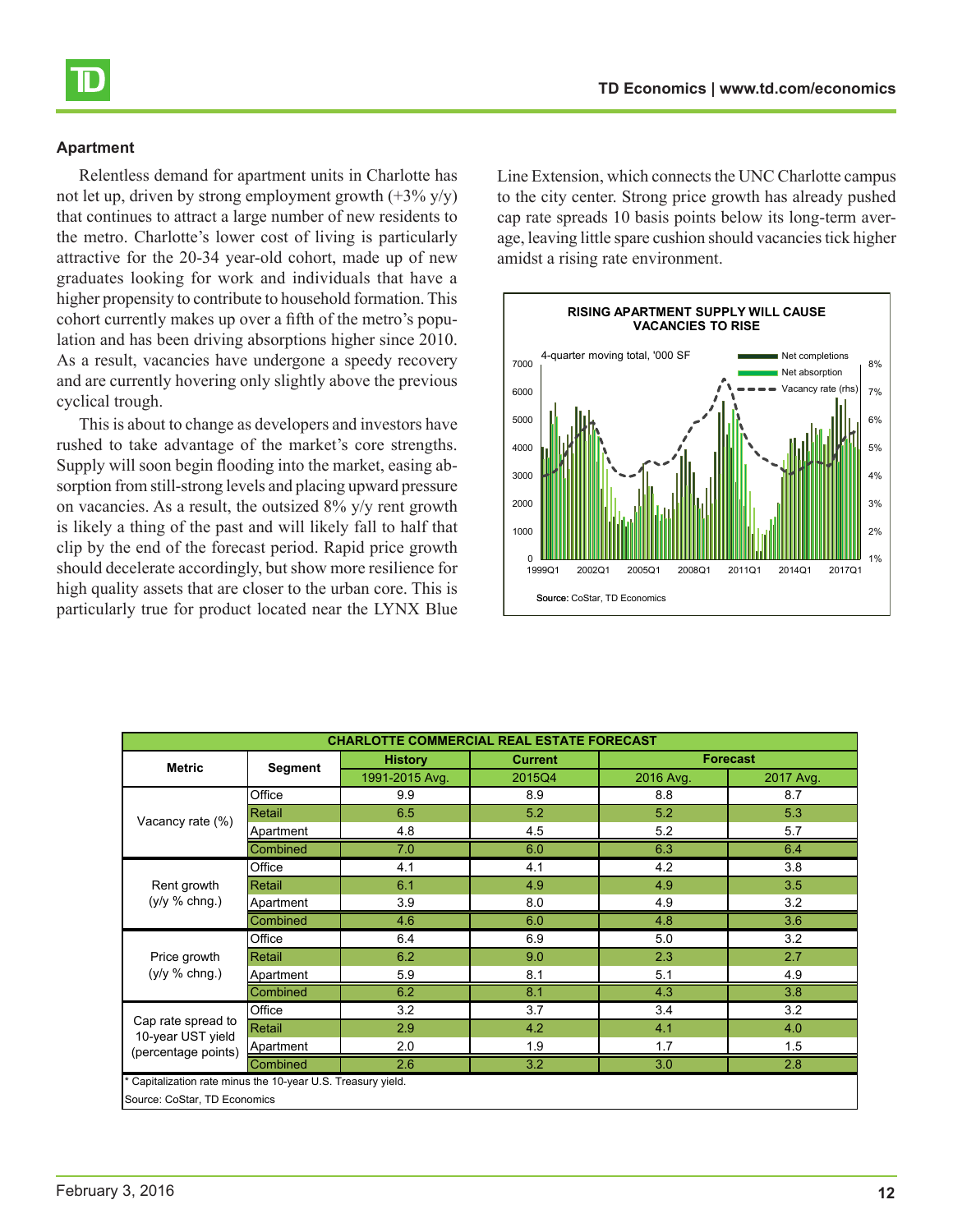<span id="page-12-0"></span>

# **TAMPA-ST. PETERSBURG-CLEARWATER, FL**

#### **Retail**

Since the recession, Tampa's retail market has underperformed the metro's apartment and office segments. And, some near-term weakness in demand may manifest, with retail payrolls exhibiting severe cuts in recent months. This is compounded by retailers demanding less additional space, leading to volatile absorption.

All of this has translated into unstable rent growth that dips in and out of contractionary territory. Currently, rents in the segment are declining, compared to 3% growth across the rest of the nation. Prices have outperformed rents, but are likely to decelerate and potentially flatline given the likely profile for net operating income. The net effect has left the spread between the segment's cap rate and 10-year treasuries roughly 60 basis points above its 25 year average.

The medium-term outlook offers some promise due to broader labor market and income growth in the metro. Stability for the segment will be further provided by the minimal pipeline of new projects, which has remained muted during the current recovery. This dynamic should help the vacancy rate decline further, which remains elevated relative to the previous cycle's trough, and is also higher than the national average.



#### **Office**

The fundamentals for the Tampa office market are strong alongside the local economy's ties to the recovering financial sector, as well as strength in professional and business services – both significant lessees of office space. A robust 4% y/y rise in professional and business services employment has driven demand for new office space to an 8-year high. Meanwhile, supply has thus far remained muted, as very elevated vacancies in recent years have kept developers at bay. This combination has helped improve the vacancy rate by nearly 4 percentage points over the past three years. At 10.5%, it still remains well above the previous cyclical lows, but should continue to improve over the forecast horizon. Most projects currently in the pipeline are largely of the build-to-suit variety, rather than the more risky speculative construction.

The tightening market is beginning to have meaningful impacts on rent. Rent growth broke into positive territory in the latter half of 2013 and has been accelerating ever since, with more likely to come. Prices have experienced a more rapid recovery and are already growing in line with the pace of the national average, but still remain below their prerecession peak. Over the forecast horizon, income growth should grow largely in line with price growth, supporting high cap rates near their current levels. Relative to long-term risk free returns, the cap rate spread remains healthy at 40 basis points above its long-run average.

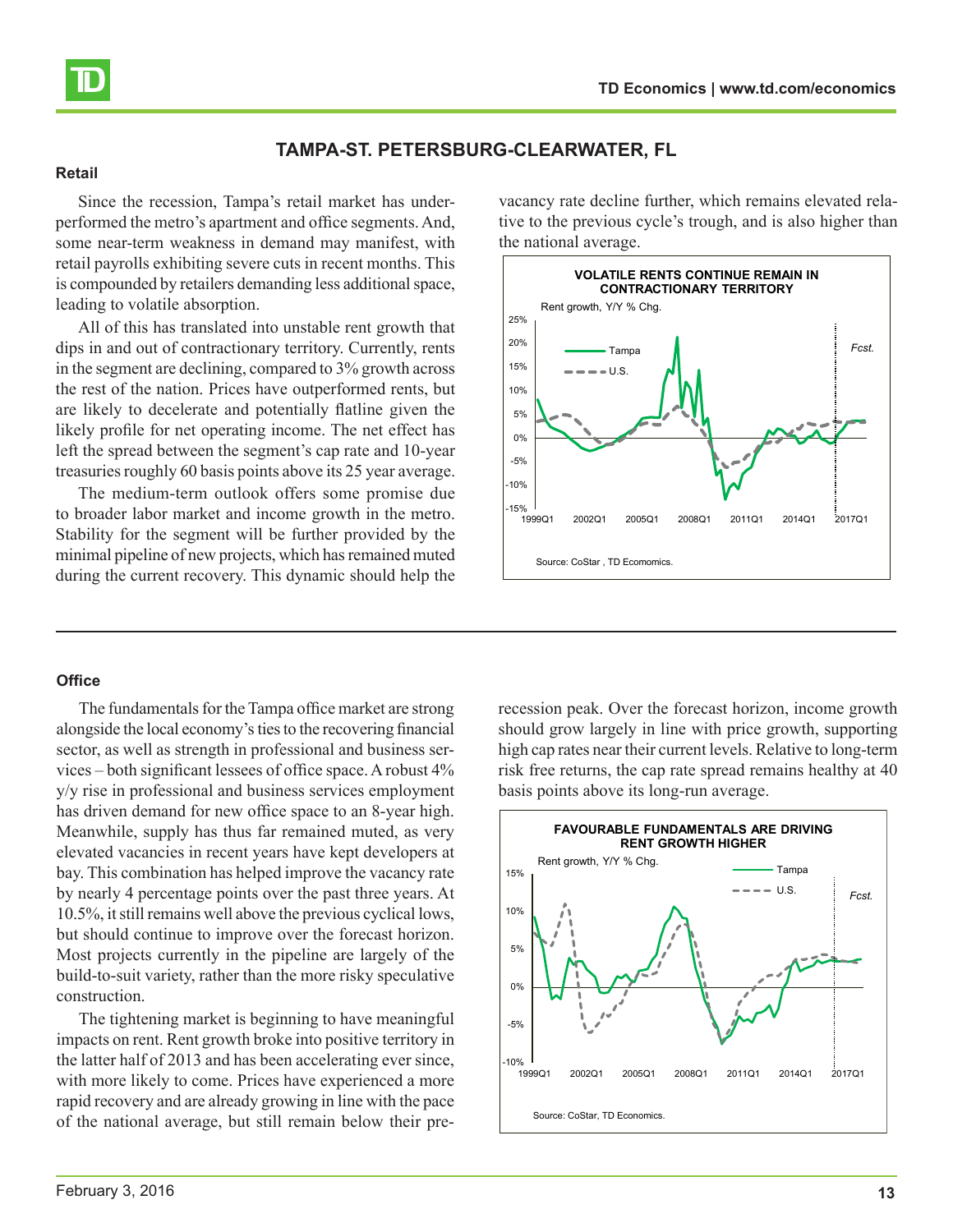Ongoing labor market improvements and the rise in household formations have resulted in a surge in demand for apartment units in the Tampa metro. After rising steadily over the past few years, absorption is hovering near all-time highs. Job gains, at 3.3% y/y remain strong, particularly in the education and healthcare sector, which is recording close to double the pace of nonfarm payrolls. The level of absorptions, though declining somewhat in recent quarters, should remain well-above historical averages and trend only slightly lower toward more sustainable levels by the end of the forecast period.

Supply, as measured by the level of net completions, has lagged demand for the last few years causing vacancy rates to drop well below the previous cycle's trough. This dynamic is starting to change, as developers rush to take advantage of the resulting favorable fundamentals that have materialized in the metro. The growing supply pipeline should push completions above absorptions starting in the second half of 2016, placing some upward pressure on vacancy rates. Nonetheless, vacancies are expected to remain well-below pre-recession levels, resulting in reasonably robust rent growth, which should outpace the national average over the forecast horizon.

Prices have rebounded faster than rents in recent years, but have lagged behind the national pace of growth and still remain below the previous cycle's peak. But, prices in the segment have been accelerating more recently, with cap rates expected to decline over the forecast period and touch pre-recession lows. Still, relative to the risk free rate, the cap rate spread is some 60 basis points above its longterm average, providing significant cushion for investors as long-runs begin to tick up, and/or the metro's relatively affordable housing market results in decreasing absorptions as would-be renters purchase homes instead.



| TAMPA COMMERCIAL REAL ESTATE FORECAST                      |                |                |                |                  |                 |  |
|------------------------------------------------------------|----------------|----------------|----------------|------------------|-----------------|--|
| <b>Metric</b>                                              | <b>Segment</b> | <b>History</b> | <b>Current</b> |                  | <b>Forecast</b> |  |
|                                                            |                | 1991-2015 Avg. | 2015Q4         | 2016 Avg.        | 2017 Avg.       |  |
|                                                            | Office         | 10.9           | 10.5           | 9.9              | 9.0             |  |
| Vacancy rate (%)                                           | Retail         | 6.9            | 6.1            | 6.0              | 6.1             |  |
|                                                            | Apartment      | 6.6            | 3.6            | 3.7              | 4.3             |  |
|                                                            | Combined       | 7.9            | 6.3            | 6.1              | 6.1             |  |
|                                                            | Office         | 3.3            | 3.4            | 3.5              | 3.6             |  |
| Rent growth                                                | Retail         | 4.0            | $-1.1$         | 1.3              | 3.6             |  |
| $(y/y \% chng.)$                                           | Apartment      | 4.8            | 7.7            | 5.3              | 3.9             |  |
|                                                            | Combined       | 4.1            | 4.0            | $\overline{3.8}$ | 3.8             |  |
|                                                            | Office         | 5.8            | 5.1            | 4.0              | 3.8             |  |
| Price growth                                               | Retail         | 7.3            | 5.8            | 1.3              | 0.4             |  |
| $(y/y \% chng.)$                                           | Apartment      | 8.0            | 8.6            | 10.6             | 8.9             |  |
|                                                            | Combined       | 7.2            | 6.8            | 6.0              | 5.1             |  |
|                                                            | Office         | 3.5            | 3.9            | 3.6              | 3.5             |  |
| Cap rate spread*<br>(percentage points)                    | Retail         | 3.0            | 3.6            | 3.4              | 3.2             |  |
|                                                            | Apartment      | 2.6            | 3.2            | 2.9              | 2.6             |  |
|                                                            | 3.3            | 3.0            |                |                  |                 |  |
| Capitalization rate minus the 10-year U.S. Treasury yield. |                |                |                |                  |                 |  |
| Source: CoStar, TD Economics                               |                |                |                |                  |                 |  |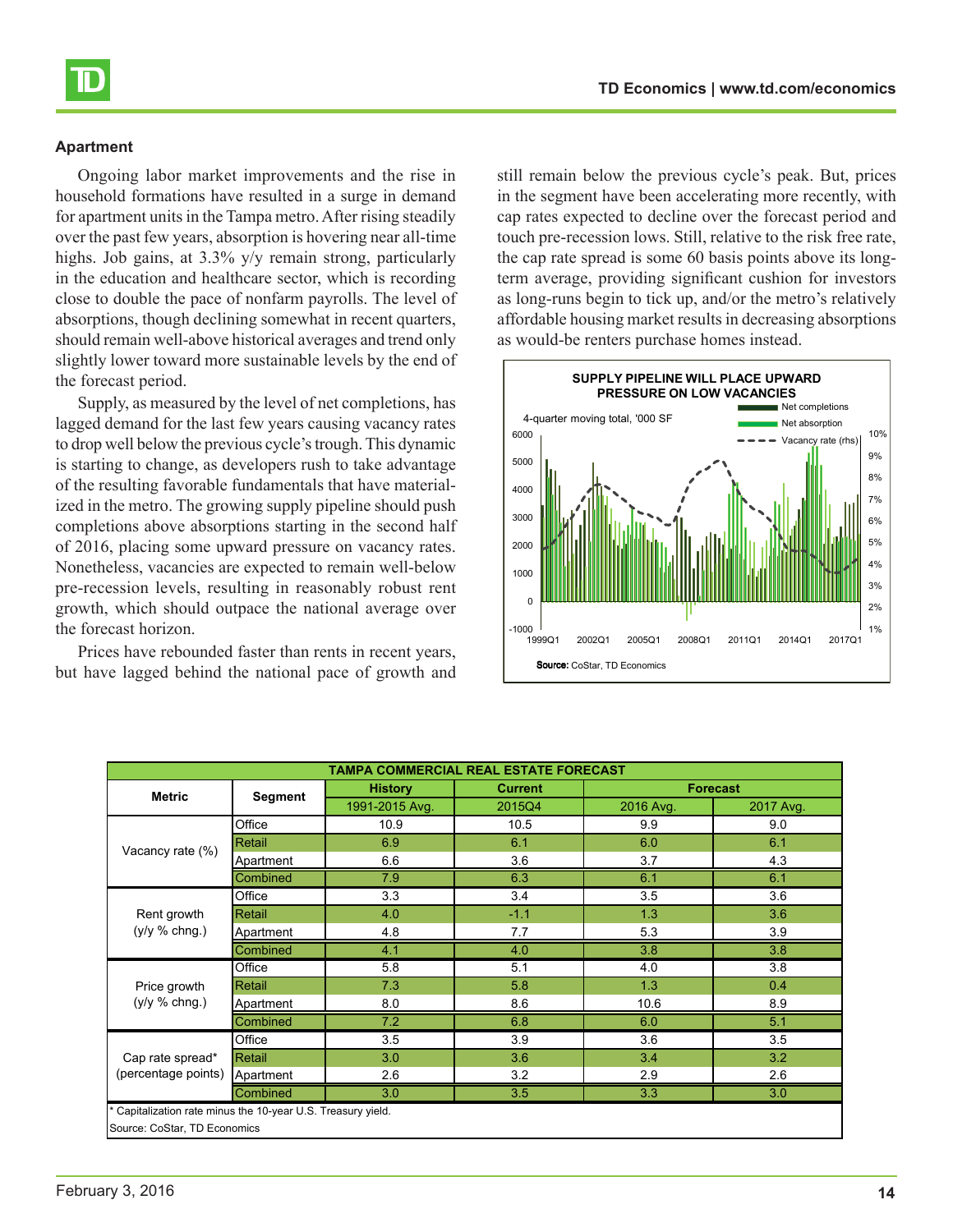<span id="page-14-0"></span>

# **ORLANDO-KISSIMMEE-SANFORD, FL**

#### **Retail**

Retail sales in the Orlando metro are growing above a 5% clip on the back of strong employment gains, robust population growth, and a resurgence of tourism. As a result, retailers have started to expand and the recovery is underway. After several years of modest gains, demand for new retail space has been making considerable headway in recent quarters, with net absorptions at their highest level since 2008. Meanwhile, supply has been slower to come online, with net completions relatively flat. This has manifested in a sharp decline in the vacancy rate over the past year, with further improvement likely through the forecast period.

Responding to the improving vacancy rates, developers are starting to outline plans for new supply, particularly in areas with high tourist concentration, such as the Tourist Corridor and Kissimmee. Much of what has been planned includes renovations and re-development rather than greenfield projects, lifting net stock by less given the inherent depreciation that tear downs result in. Alongside declining vacancies, rents are beginning to increase after nearly seven years of contraction, with both combining to boost net operating incomes. In light of decelerating price growth, the

#### **Office**

The Orlando office market is showing some signs of recovery, but to a lesser extent relative to other segments. The metro's main economic drivers are not aligning well with demand for office-using employment. The City Beautiful is driven largely by the leisure and hospitality sector, which has benefited from the stronger domestic economy and resultant pick-up in tourism. However, there is only marginal spillover to the office segment. Demand, though higher than during the recession, still remains historically low and net absorption is well below pre-recession levels. Muted supply and a sluggish pipeline will allow for the vacancy rate to trend lower, but it's unlikely to revisit the previous cycle's trough by the end of the forecast horizon. Accordingly, rent growth is running at less than half of the national clip at a meager 2.2% y/y. Prices have fared slightly better, but remain almost 7% below their pre-recession peaks, leaving some room for further appreciation.

The office segment's cap rate remains higher than the apartment and retail segments'. The spread between the cap rate and the risk free rate has historically been 40 basis points lower in Orlando than nationally, but it is now 30 basis points richer. This premium should persist through segment's cap rate should tick higher. In turn, this should shield the cap rate spread relative to the U.S. 10-year yield from deteriorating during the tightening cycle. The retail segment has a small premium above the historical average.



the forecast horizon with the segment appearing relatively shielded in light of the tightening cycle. Still, it is important to note that future demand will require strength in the professional and business services sector, which is not the main economic driver in the city.

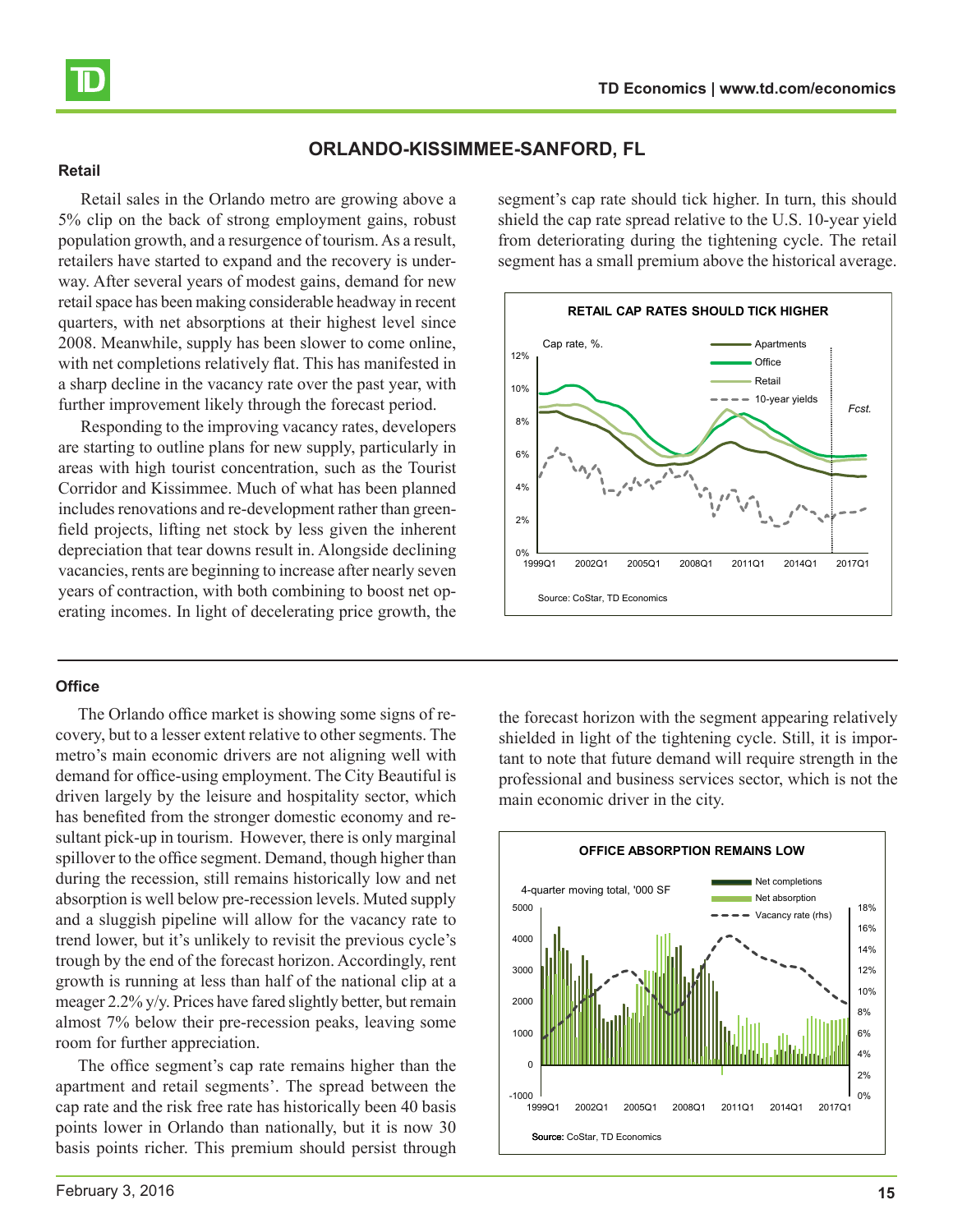The theme park capital of the world has been reaping the benefits of increased tourism expenditure and the positive spillover effects on the local economy. Leisure and hospitality payrolls have experienced a robust pace of job growth, clocking in at 6% y/y and accounting for over a fifth of new jobs in 2015. Jobs in this sector tend to pay relatively lower wages and hire younger workers. Both are characteristics predominantly exhibited by renters, evidenced by strong demand for apartments with net absorptions rising recently above the previous cycle peak.

Although supply has managed to keep up with demand in recent quarters, this was not the case prior to 2013. A double-digit vacancy rate at the cycle's peak quickly collapsed to a record low of 3.5%. Nevertheless, previously started projects have increasingly manifested into a pick-up in completions. This should rise further over the coming quarters, as developers rush to take advantage of the segment's strong fundamentals. The risks tilt towards modest upward pressure on vacancies in the coming quarters, but the level should remain below the previous cyclical nadir. As such, rent growth will likely decelerate to being more in line with the national average. Likewise, price growth

is expected to converge with rent growth by the end of the forecast horizon. The spread between the market cap rate and the 10-year Treasury yield will likely compress with further tightening by the Federal Reserve, but there is some cushion for investors. At its current 2.6 percentage points, it remains slightly above the long-term average.



| <b>ORLANDO COMMERCIAL REAL ESTATE FORECAST</b>                                             |           |                |                |           |                 |
|--------------------------------------------------------------------------------------------|-----------|----------------|----------------|-----------|-----------------|
|                                                                                            | Segment   | <b>History</b> | <b>Current</b> |           | <b>Forecast</b> |
| <b>Metric</b>                                                                              |           | 1991-2015 Avg. | 2015Q4         | 2016 Avg. | 2017 Avg.       |
|                                                                                            | Office    | 10.6           | 10.7           | 9.8       | 8.9             |
| Vacancy rate (%)                                                                           | Retail    | 6.1            | 5.9            | 5.8       | 5.7             |
|                                                                                            | Apartment | 7.5            | 4.4            | 4.4       | 4.6             |
|                                                                                            | Combined  | 7.8            | 6.5            | 6.2       | 6.0             |
|                                                                                            | Office    | 3.1            | 2.2            | 3.3       | 4.2             |
| Rent growth                                                                                | Retail    | 2.6            | 4.5            | 5.4       | 3.3             |
| $(y/y %$ chng.)                                                                            | Apartment | 4.5            | 8.7            | 4.9       | 4.4             |
|                                                                                            | Combined  | 3.5            | 6.0            | 4.8       | 4.2             |
|                                                                                            | Office    | 7.1            | 5.3            | 4.0       | 3.5             |
| Price growth                                                                               | Retail    | 5.2            | 6.5            | 0.8       | $-0.6$          |
| $(y/y \% chng.)$                                                                           | Apartment | 7.8            | 9.2            | 9.6       | 8.6             |
|                                                                                            | Combined  | 6.6            | 7.4            | 5.2       | 4.4             |
|                                                                                            | Office    | 4.0            | 3.7            | 3.4       | 3.3             |
| Cap rate spread*<br>(percentage points)                                                    | Retail    | 3.3            | 3.4            | 3.2       | 3.1             |
|                                                                                            | Apartment | 2.5            | 2.6            | 2.3       | 2.0             |
|                                                                                            | Combined  | 3.2            | 3.1            | 2.9       | 2.7             |
| Capitalization rate minus the 10-year U.S. Treasury yield.<br>Source: CoStar, TD Economics |           |                |                |           |                 |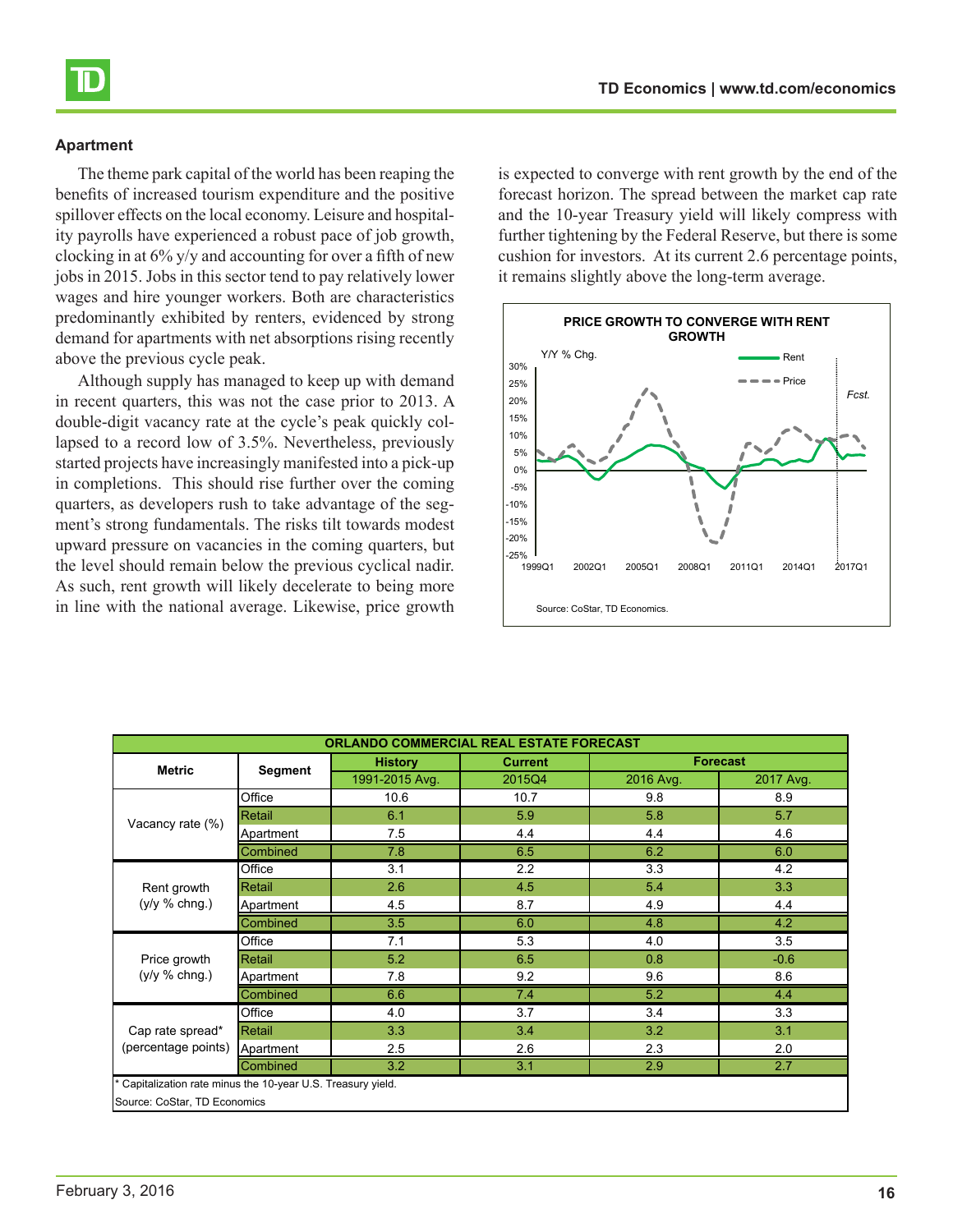<span id="page-16-0"></span>

# **MIAMI-MIAMI BEACH-KENDALL, FL**

#### **Retail**

Arguably the strongest performing segment of the Miami metro is retail. The market continues to benefit from relatively low deliveries and healthy net absorption. Consequently, retail vacancies continue to trend lower and, at 3.4%, are near record lows for the metro. Over the forecast horizon, new construction will not be able to keep up with demand. The vacancy rate is expected to fall closer to 3%, touching the trough of the last cycle by the end of 2017. Unique to the Miami market, retailers have benefited from the surge of wealthy international shoppers from Latin America and Europe, which have helped to fuel overall retail sales and job growth. Retail sales have grown at a healthy 4.5% clip, motivating retailers to take up space, even in this age of increased cyber sales activity. This is particularly true for the Brickell and Downtown Miami submarkets, where retailers will follow the increasing move towards live, work, and play neighborhoods.

These factors have caused retail rents to skyrocket to nearly 20% above last cycle's peak, with incomes up 15% on improving leasing activity. Price gains have also been strong at more than 20% above last cycle's peak. But, a decelerating trend is in place, with more to come. Excep-

#### **Office**

Despite demand for office space picking up in the Magic City, there is an abundance of excess capacity that remains up for grabs across all product classes. Overhang is most apparent in high quality  $4 \& 5$  Star product, with vacancies 2.2% higher than the overall market (10.0%). Nevertheless, the outlook remains encouraging with job creation in office-using occupations continuing to grow at a robust  $4\%$  clip. This is particularly true for  $4 \& 5$  Star office products, as demand for financial services related to housing and wealth management ramps up. By extension, it should translate into an expansion in high quality office space. Additionally, the supply pipeline is relatively dry, and developers are expected to stay at bay after undertaking massive projects prior to the recession resulting in overbuilding through to the end of 2010.

These favorable fundamentals bode well for the office space segment in Miami. As absorption continues to outpace deliveries, vacancies are expected to fall further, putting upward pressure on rents and the prospects for income. Prices have already rebounded above previous peaks, but gains have since been moderating. These dytionally strong income growth has shielded the retail cap rate spread. At near 3%, it remains above its long-term average relative to the risk free rate. While some compression is likely alongside a tightening cycle, the current cushion should be enough to absorb any deterioration in the spread.



namics should support cap rates leveling off at around the 5% mark. Relative to the long-term risk-free rate, the cap rate spread is expected to narrow, but the degree of expected compression does not appear alarming given the likelihood of a very gradual tightening cycle.

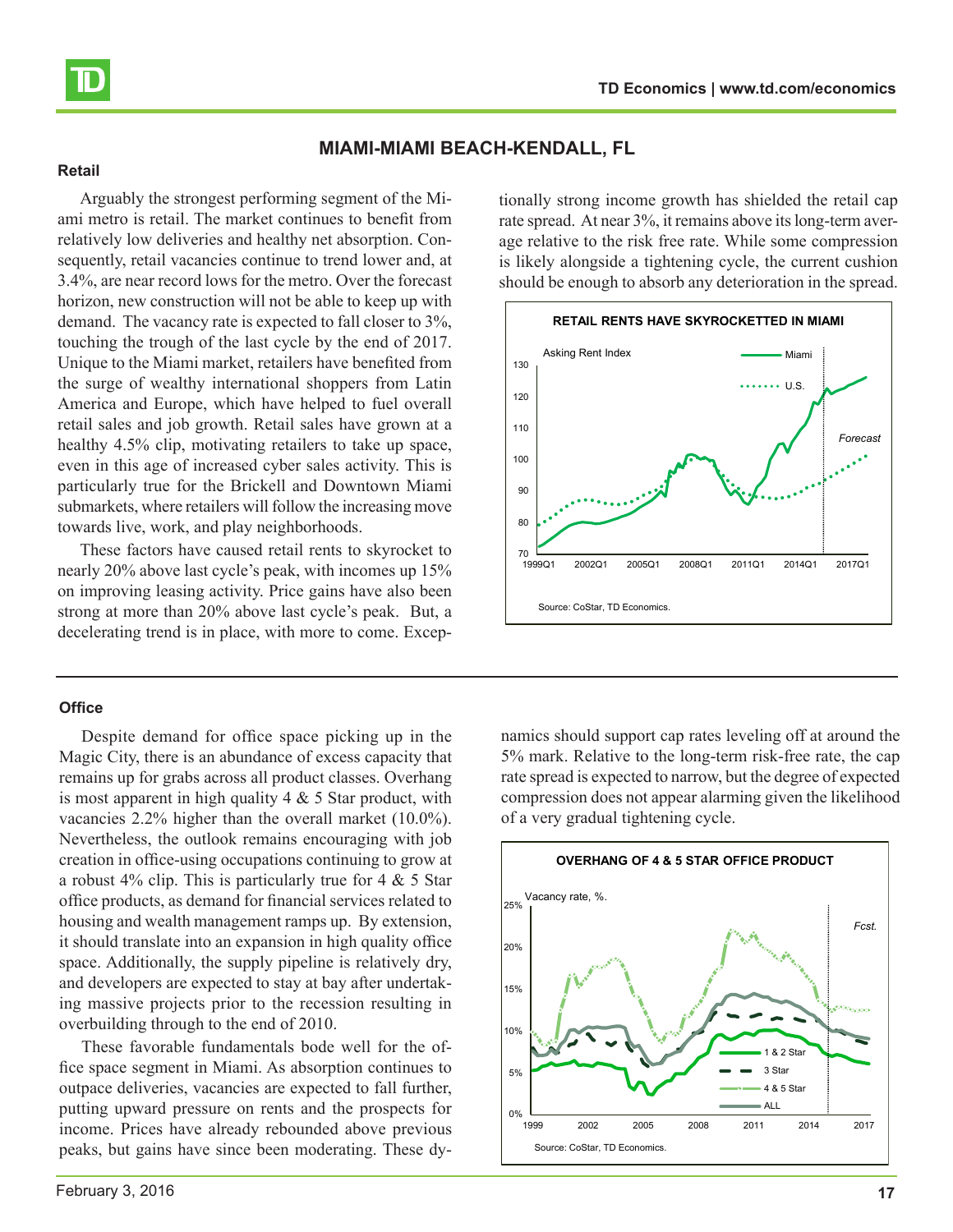Relatively strong fundamentals continue to support the Miami apartment market. The overall strength of the labor market, particularly in lower-wage (renter-oriented) industries such as the leisure and hospitality sector, is contributing to robust demand for apartment units. Net absorption is well above pre-recession levels. Additionally, demand from Millennials who increasingly choose to live, work, and play in core city districts is causing developments to sprout across central Miami districts. The Brickell submarket has fared particularly well in this regard. Overall supply has caught up with demand and is expected to continue to come online at current levels for all of this year before moderating somewhat in 2017, placing some upward pressure on vacancies.

As a result of the rapid rise in supply factors, vacancies have begun to tick up after having fallen to their lowest levels since the early-90s. Still, the tight market has resulted in relatively strong rent pressures, with asking rents 3.6% higher than the national average. Prices have followed suit, albeit at a much faster pace, resulting in a considerable decline in cap rates. Currently, the cap rate remains 2.7% above the long-run risk free rate, a spread consistent with

its long-run average. Further narrowing is likely, given the expected tightening in monetary policy, but with price and rent growth beginning to converge recently, the risks of abrupt deterioration and capital flight from this segment remain unlikely.



| <b>Forecast</b><br><b>History</b><br><b>Current</b><br><b>Metric</b><br><b>Segment</b><br>1991-2015 Avg.<br>2016 Avg.<br>2017 Avg.<br>2015Q4<br>Office<br>9.3<br>10.6<br>10.0<br>9.9<br>3.3<br>4.7<br>3.2<br>Retail<br>3.4<br>Vacancy rate (%)<br>4.2<br>4.7<br>5.1<br>4.4<br>Apartment<br>5.7<br>5.6<br>6.2<br>5.6<br>Combined<br>5.3<br>4.5<br>3.7<br>Office<br>4.9<br>2.1<br>2.2<br>1.9<br>Rent growth<br>Retail<br>5.0<br>(y/y % chng.)<br>4.2<br>6.2<br>4.2<br>2.4<br>Apartment<br>3.5<br>2.7<br>Combined<br>4.7<br>4.5<br>9.9<br>5.2<br>3.9<br>5.1<br>Office<br>4.8<br>3.3<br>Price growth<br>Retail<br>8.1<br>7.1<br>$(y/y %$ chng.)<br>7.9<br>8.3<br>5.8<br>7.0<br>Apartment<br>8.1<br>6.9<br>6.3<br>Combined<br>4.5<br>2.5<br>3.4<br>2.6<br>Office<br>2.8<br>2.8<br>Cap rate spread*<br>2.6<br>2.9<br>2.7<br>Retail<br>(percentage points)<br>2.8<br>2.4<br>2.1<br>2.7<br>Apartment<br>Combined<br>2.9<br>2.8<br>2.6<br>2.4<br>Capitalization rate minus the 10-year U.S. Treasury yield. | <b>MIAMI COMMERCIAL REAL ESTATE FORECAST</b> |  |  |  |  |  |
|----------------------------------------------------------------------------------------------------------------------------------------------------------------------------------------------------------------------------------------------------------------------------------------------------------------------------------------------------------------------------------------------------------------------------------------------------------------------------------------------------------------------------------------------------------------------------------------------------------------------------------------------------------------------------------------------------------------------------------------------------------------------------------------------------------------------------------------------------------------------------------------------------------------------------------------------------------------------------------------------------|----------------------------------------------|--|--|--|--|--|
|                                                                                                                                                                                                                                                                                                                                                                                                                                                                                                                                                                                                                                                                                                                                                                                                                                                                                                                                                                                                    |                                              |  |  |  |  |  |
|                                                                                                                                                                                                                                                                                                                                                                                                                                                                                                                                                                                                                                                                                                                                                                                                                                                                                                                                                                                                    |                                              |  |  |  |  |  |
|                                                                                                                                                                                                                                                                                                                                                                                                                                                                                                                                                                                                                                                                                                                                                                                                                                                                                                                                                                                                    |                                              |  |  |  |  |  |
|                                                                                                                                                                                                                                                                                                                                                                                                                                                                                                                                                                                                                                                                                                                                                                                                                                                                                                                                                                                                    |                                              |  |  |  |  |  |
|                                                                                                                                                                                                                                                                                                                                                                                                                                                                                                                                                                                                                                                                                                                                                                                                                                                                                                                                                                                                    |                                              |  |  |  |  |  |
|                                                                                                                                                                                                                                                                                                                                                                                                                                                                                                                                                                                                                                                                                                                                                                                                                                                                                                                                                                                                    |                                              |  |  |  |  |  |
|                                                                                                                                                                                                                                                                                                                                                                                                                                                                                                                                                                                                                                                                                                                                                                                                                                                                                                                                                                                                    |                                              |  |  |  |  |  |
|                                                                                                                                                                                                                                                                                                                                                                                                                                                                                                                                                                                                                                                                                                                                                                                                                                                                                                                                                                                                    |                                              |  |  |  |  |  |
|                                                                                                                                                                                                                                                                                                                                                                                                                                                                                                                                                                                                                                                                                                                                                                                                                                                                                                                                                                                                    |                                              |  |  |  |  |  |
|                                                                                                                                                                                                                                                                                                                                                                                                                                                                                                                                                                                                                                                                                                                                                                                                                                                                                                                                                                                                    |                                              |  |  |  |  |  |
|                                                                                                                                                                                                                                                                                                                                                                                                                                                                                                                                                                                                                                                                                                                                                                                                                                                                                                                                                                                                    |                                              |  |  |  |  |  |
|                                                                                                                                                                                                                                                                                                                                                                                                                                                                                                                                                                                                                                                                                                                                                                                                                                                                                                                                                                                                    |                                              |  |  |  |  |  |
|                                                                                                                                                                                                                                                                                                                                                                                                                                                                                                                                                                                                                                                                                                                                                                                                                                                                                                                                                                                                    |                                              |  |  |  |  |  |
|                                                                                                                                                                                                                                                                                                                                                                                                                                                                                                                                                                                                                                                                                                                                                                                                                                                                                                                                                                                                    |                                              |  |  |  |  |  |
|                                                                                                                                                                                                                                                                                                                                                                                                                                                                                                                                                                                                                                                                                                                                                                                                                                                                                                                                                                                                    |                                              |  |  |  |  |  |
|                                                                                                                                                                                                                                                                                                                                                                                                                                                                                                                                                                                                                                                                                                                                                                                                                                                                                                                                                                                                    |                                              |  |  |  |  |  |
|                                                                                                                                                                                                                                                                                                                                                                                                                                                                                                                                                                                                                                                                                                                                                                                                                                                                                                                                                                                                    |                                              |  |  |  |  |  |
|                                                                                                                                                                                                                                                                                                                                                                                                                                                                                                                                                                                                                                                                                                                                                                                                                                                                                                                                                                                                    |                                              |  |  |  |  |  |
|                                                                                                                                                                                                                                                                                                                                                                                                                                                                                                                                                                                                                                                                                                                                                                                                                                                                                                                                                                                                    |                                              |  |  |  |  |  |
|                                                                                                                                                                                                                                                                                                                                                                                                                                                                                                                                                                                                                                                                                                                                                                                                                                                                                                                                                                                                    | Source: CoStar, TD Economics                 |  |  |  |  |  |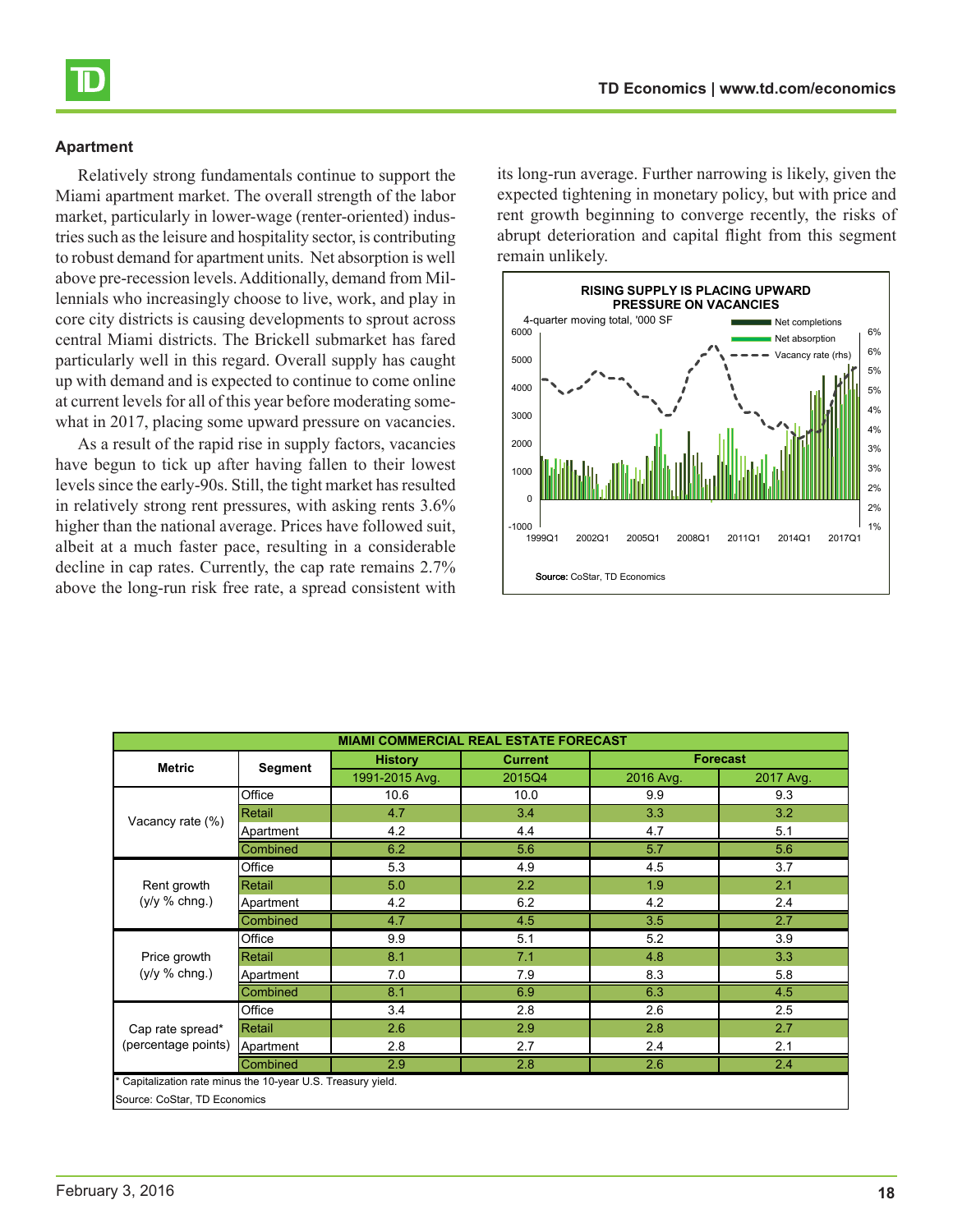# **TD Economics | www.td.com/economics**

<span id="page-18-0"></span>

| U.S. COMMERCIAL REAL ESTATE RISK* HEATMAP          |         |         |                  |                 |            |  |  |
|----------------------------------------------------|---------|---------|------------------|-----------------|------------|--|--|
| <b>Metro</b>                                       | Office  | Retail  | <b>Apartment</b> | <b>Combined</b> | <b>CRE</b> |  |  |
| New York-Jersey City-White Plains, NY-NJ           | $-1.54$ | $-1.29$ | $-1.59$          | $-1.52$         | $-1.19$    |  |  |
| Boston, MA                                         | $-1.91$ | $-0.02$ | $-0.42$          | $-1.01$         | $-0.85$    |  |  |
| Washington-Arlington-Alexandria, DC-VA-MD-WV       | $-1.51$ | $-0.39$ | $-0.25$          | $-0.79$         | $-0.79$    |  |  |
| San Francisco-Redwood City-South San Francisco, CA | $-2.01$ | $-0.64$ | 0.83             | $-0.68$         | $-0.56$    |  |  |
| Seattle-Bellevue-Everett, WA                       | $-1.04$ | $-1.34$ | $-0.47$          | $-0.87$         | $-0.49$    |  |  |
| <b>United States</b>                               | $-1.22$ | $-0.27$ | $-0.43$          | $-0.63$         | $-0.40$    |  |  |
| Atlanta-Sandy Springs-Roswell, GA                  | $-0.12$ | $-0.75$ | $-0.36$          | $-0.41$         | $-0.40$    |  |  |
| Phoenix-Mesa-Scottsdale, AZ                        | $-1.05$ | $-0.70$ | 0.02             | $-0.42$         | $-0.39$    |  |  |
| Los Angeles-Long Beach-Glendale, CA                | $-0.89$ | $-0.13$ | $-0.29$          | $-0.40$         | $-0.27$    |  |  |
| Newark, NJ-PA                                      | $-1.57$ | 0.54    | $-0.55$          | $-0.64$         | $-0.23$    |  |  |
| Oakland-Hayward-Berkeley, CA                       | $-0.63$ | $-0.95$ | 0.15             | $-0.40$         | $-0.23$    |  |  |
| Miami-Miami Beach-Kendall, FL                      | $-0.82$ | 0.13    | $-0.24$          | $-0.28$         | $-0.22$    |  |  |
| Sacramento--Roseville--Arden-Arcade, CA            | $-0.81$ | $-0.83$ | 0.22             | $-0.39$         | $-0.21$    |  |  |
| Orlando-Kissimmee-Sanford, FL                      | $-0.51$ | $-0.17$ | $-0.16$          | $-0.27$         | $-0.13$    |  |  |
| Anaheim-Santa Ana-Irvine, CA                       | $-0.90$ | $-0.13$ | 0.12             | $-0.25$         | $-0.12$    |  |  |
| Austin-Round Rock, TX                              | $-0.75$ | $-0.06$ | 0.17             | $-0.15$         | $-0.12$    |  |  |
| Houston-The Woodlands-Sugar Land, TX               | $-0.15$ | $-0.89$ | $-0.38$          | $-0.47$         | $-0.10$    |  |  |
| Dallas-Plano-Irving, TX                            | $-0.23$ | $-1.41$ | 0.30             | $-0.29$         | $-0.09$    |  |  |
| Riverside-San Bernardino-Ontario, CA               | 0.63    | $-0.75$ | 0.12             | $-0.16$         | $-0.05$    |  |  |
| Denver-Aurora-Lakewood, CO                         | $-0.03$ | $-0.46$ | 0.41             | 0.01            | 0.02       |  |  |
| San Antonio-New Braunfels, TX                      | $-0.76$ | 0.38    | 0.16             | 0.01            | 0.04       |  |  |
| San Diego-Carlsbad, CA                             | $-0.45$ | 0.24    | 0.26             | 0.12            | 0.09       |  |  |
| Memphis, TN-MS-AR                                  | $-0.01$ | 0.05    | 0.61             | 0.29            | 0.17       |  |  |
| Las Vegas-Henderson-Paradise, NV                   | $-0.23$ | $-0.26$ | 0.19             | $-0.01$         | 0.17       |  |  |
| Fort Lauderdale-Pompano Beach-Deerfield Beach, FL  | 0.08    | 0.29    | 0.45             | 0.29            | 0.19       |  |  |
| Philadelphia, PA                                   | $-0.14$ | 0.25    | $-0.33$          | $-0.07$         | 0.20       |  |  |
| Richmond, VA                                       | 0.10    | $-0.35$ | 0.80             | 0.20            | 0.24       |  |  |
| St. Louis, MO-IL                                   | $-0.18$ | 0.25    | 0.92             | 0.32            | 0.25       |  |  |
| Cincinnati, OH-KY-IN                               | $-0.38$ | $-0.30$ | 1.11             | 0.18            | 0.25       |  |  |
| Charlotte-Concord-Gastonia, NC-SC                  | 0.27    | 1.17    | $-0.28$          | 0.33            | 0.26       |  |  |
| West Palm Beach-Boca Raton-Delray Beach, FL        | $-0.48$ | 1.11    | 0.42             | 0.42            | 0.26       |  |  |
| Chicago-Naperville-Arlington Heights, IL           | $-0.06$ | 0.37    | 0.08             | 0.14            | 0.26       |  |  |
| Minneapolis-St. Paul-Bloomington, MN-WI            | 0.73    | $-0.13$ | $-0.05$          | 0.17            | 0.26       |  |  |
| Jacksonville, FL                                   | 0.24    | 0.61    | 0.51             | 0.48            | 0.32       |  |  |
| San Jose-Sunnyvale-Santa Clara, CA                 | $-0.42$ | 0.35    | 0.91             | 0.34            | 0.33       |  |  |
| Portland-Vancouver-Hillsboro, OR-WA                | $-0.27$ | 0.65    | 0.33             | 0.26            | 0.37       |  |  |
| Tampa-St. Petersburg-Clearwater, FL                | 0.17    | 0.42    | 0.40             | 0.34            | 0.40       |  |  |
| Hartford-West Hartford-East Hartford, CT           | $-0.63$ | 0.64    | 0.87             | 0.21            | 0.41       |  |  |
| Baltimore-Columbia-Towson, MD                      | 0.51    | 0.67    | $-0.02$          | 0.35            | 0.46       |  |  |
| Pittsburgh, PA                                     | 0.46    | 0.98    | 0.90             | 0.77            | 0.53       |  |  |
| Milwaukee-Waukesha-West Allis, WI                  | 0.69    | 0.22    | 1.54             | 0.79            | 0.56       |  |  |
| Raleigh, NC                                        | 0.29    | 1.05    | 0.30             | 0.50            | 0.62       |  |  |
| Columbus, OH                                       | 0.48    | 0.27    | 1.06             | 0.67            | 0.63       |  |  |
| Salt Lake City, UT                                 | 0.77    | 1.01    | 0.65             | 0.82            | 0.64       |  |  |
| Bridgeport-Stamford-Norwalk, CT                    | 0.15    | 1.11    | 0.39             | 0.52            | 0.68       |  |  |
| Indianapolis-Carmel-Anderson, IN                   | 0.26    | 1.65    | 0.76             | 0.89            | 0.68       |  |  |
| Cleveland-Elyria, OH                               | 0.24    | 0.79    | 1.21             | 0.79            | 0.68       |  |  |
| Nassau County-Suffolk County, NY                   | 0.60    | 1.35    | 0.40             | 0.95            | 0.81       |  |  |
| Virginia Beach-Norfolk-Newport News, VA-NC         | 0.46    | 1.32    | 1.22             | 1.13            | 0.87       |  |  |
| Nashville-Davidson--Murfreesboro--Franklin, TN     | 0.99    | 0.86    | 0.48             | 0.75            | 0.90       |  |  |
| Kansas City, MO-KS                                 | 0.81    | 1.29    | 1.52             | 1.20            | 0.92       |  |  |
| Oklahoma City, OK                                  | 0.98    | 0.22    | 1.01             | 0.73            | 0.98       |  |  |
| Urban Honolulu, HI                                 | 1.17    | 1.67    | 1.03             | 1.31            | 1.29       |  |  |
| New Orleans-Metairie, LA                           | 1.05    | 1.44    | 1.50             | 1.34            | 1.34       |  |  |
| Detroit-Dearborn-Livonia, MI                       | 1.26    | 0.64    | 1.93             | 1.28            | 1.54       |  |  |

\* Risk metric is the spread in percentage points between the current cap rate and the 10-year U.S. Treasury yield relative to its 25-year average. Higher values typically denote less risk. Note: National figures based on 54 main markets. Combined metric is a SF weighted average of apartment, office and retail segments. CRE metric also includes industrial properties. Source: CoStar, TD Economics